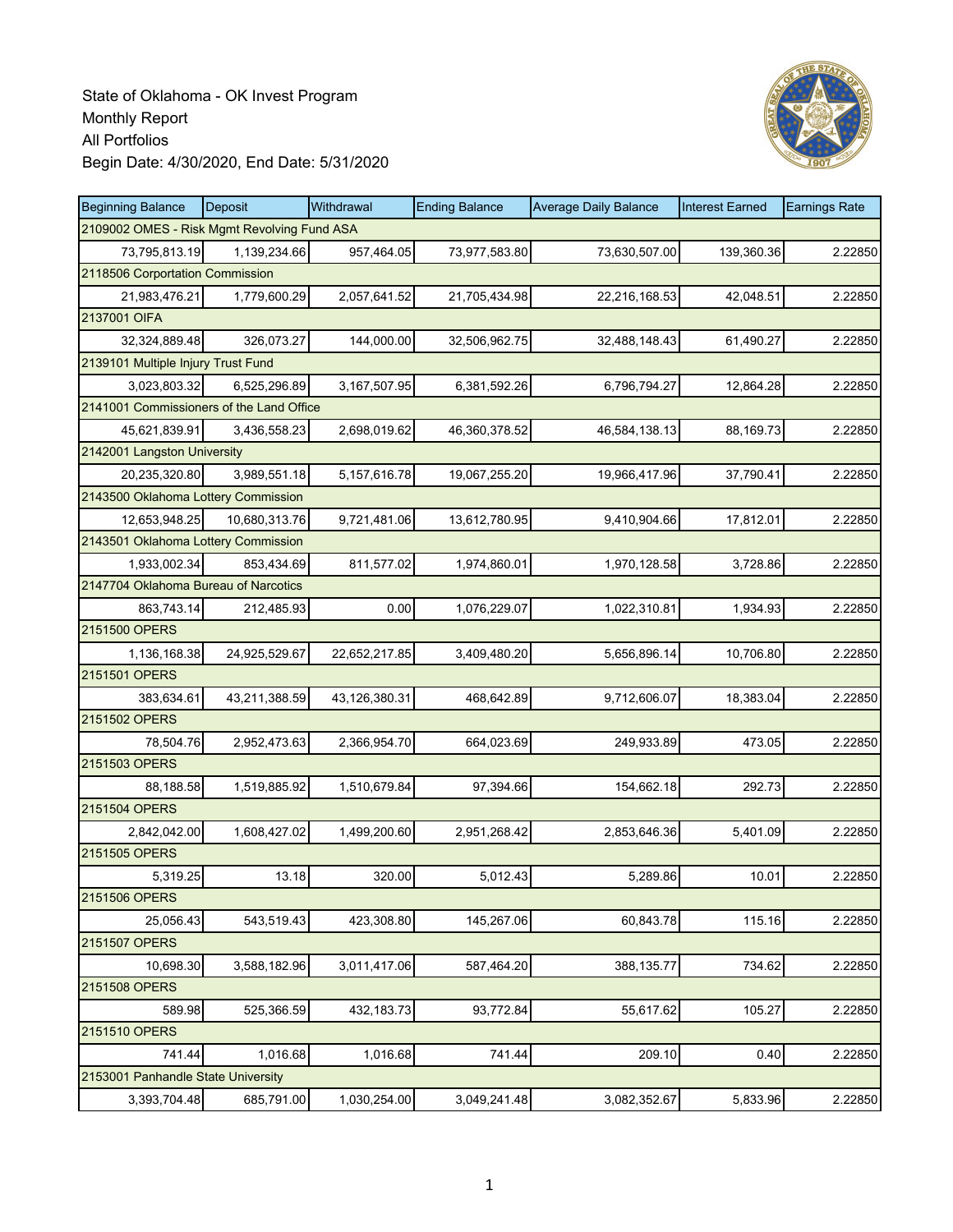| <b>Beginning Balance</b>                  | <b>Deposit</b> | Withdrawal     | <b>Ending Balance</b> | <b>Average Daily Balance</b> | <b>Interest Earned</b> | <b>Earnings Rate</b> |
|-------------------------------------------|----------------|----------------|-----------------------|------------------------------|------------------------|----------------------|
| 2155701 OK Police Pension                 |                |                |                       |                              |                        |                      |
| 19,279,555.65                             | 13,272,695.80  | 12,438,014.81  | 20,114,236.64         | 25,999,138.74                | 49,208.53              | 2.22850              |
| 2169502 Tax Commission                    |                |                |                       |                              |                        |                      |
| 367,293,822.90                            | 356,570,506.76 | 363,634,616.60 | 360,229,713.06        | 179,719,468.02               | 340, 154.79            | 2.22850              |
| 2169520 Tax Commission                    |                |                |                       |                              |                        |                      |
| 1,624,383.06                              | 4,430,876.82   | 4,644,663.62   | 1,410,596.26          | 4,749,130.41                 | 8,988.67               | 2.22850              |
| 2169521 Tax Commission                    |                |                |                       |                              |                        |                      |
| 62,060,725.97                             | 61,020,581.80  | 61,817,540.22  | 61,263,767.55         | 34,901,078.46                | 66,057.22              | 2.22850              |
| 2174007 State Treasurer                   |                |                |                       |                              |                        |                      |
| 1,606,264.47                              | 149,900.69     | 0.00           | 1,756,165.16          | 1,741,658.64                 | 3,296.43               | 2.22850              |
| 2183006 DHS - CSED                        |                |                |                       |                              |                        |                      |
| 20,106,586.29                             | 59,392,976.77  | 8,748,485.73   | 70,751,077.33         | 50,201,604.39                | 95,016.51              | 2.22850              |
| 7200039 Oklahoma Boll Weevil Eradication  |                |                |                       |                              |                        |                      |
| 3,102,237.93                              | 38,819.54      | 28,641.03      | 3,112,416.44          | 3,114,129.40                 | 5,894.11               | 2.22850              |
| 7200320 Department of Wildlife            |                |                |                       |                              |                        |                      |
| 2,315,988.06                              | 4,212,305.00   | 3,924,297.39   | 2,603,995.67          | 3,465,358.45                 | 6,558.88               | 2.22850              |
| 7200359 OERB                              |                |                |                       |                              |                        |                      |
| 17,188,139.21                             | 1,073,368.46   | 2,343,525.59   | 15,917,982.08         | 16,792,084.26                | 31,782.35              | 2.22850              |
| 7200370 OIFA                              |                |                |                       |                              |                        |                      |
| 972,146.16                                | 142,334.83     | 361,204.41     | 753,276.58            | 787,629.33                   | 1,490.74               | 2.22850              |
| 7200391 Multiple Injury Trust Fund        |                |                |                       |                              |                        |                      |
| 97,944.02                                 | 150,370.86     | 162,357.66     | 85,957.22             | 126,334.53                   | 239.11                 | 2.22850              |
| 7200410 Commissioners of the Land Office  |                |                |                       |                              |                        |                      |
| 1,337,895.73                              | 2,636.76       | 47,425.11      | 1,293,107.38          | 1,303,947.39                 | 2,467.98               | 2.22850              |
| 7200435 Oklahoma Lottery Commission       |                |                |                       |                              |                        |                      |
| 6,251,337.87                              | 10,854,931.17  | 7,353,077.63   | 9,753,191.41          | 11,185,642.45                | 21,171.05              | 2.22850              |
| 7200515 OPERS                             |                |                |                       |                              |                        |                      |
| 211,194.83                                | 650,663.10     | 606,418.58     | 255,439.35            | 451,770.27                   | 855.06                 | 2.22850              |
| 7200557 Oklahoma Police Pension           |                |                |                       |                              |                        |                      |
| 14,605.83                                 | 7,069.29       | 21,675.12      | 0.00                  | 868.44                       | 1.64                   | 2.22850              |
| 7200588 Real Estate Commission            |                |                |                       |                              |                        |                      |
| 325,808.03                                | 106,425.27     | 105,663.76     | 326,569.54            | 374,622.03                   | 709.05                 | 2.22850              |
| 7200830 Department of Human Services      |                |                |                       |                              |                        |                      |
| 54,347.42                                 | 106.05         | 0.00           | 54,453.47             | 54,443.21                    | 103.04                 | 2.22850              |
| 7201825 University Hospitals Authority    |                |                |                       |                              |                        |                      |
| 2,607,782.91                              | 7,630.09       | 417,146.21     | 2,198,266.79          | 2,345,526.73                 | 4,439.38               | 2.22850              |
| 7205090 OMES Risk Management Division/DSC |                |                |                       |                              |                        |                      |
| 49,963,126.19                             | 132,241.34     | 358,044.47     | 49,737,323.06         | 49,915,883.55                | 94,475.72              | 2.22850              |
| 7205204 JM Davis Arms & Historical Museum |                |                |                       |                              |                        |                      |
| 3,432.36                                  | 6.70           | 0.00           | 3,439.06              | 3,438.41                     | 6.51                   | 2.22850              |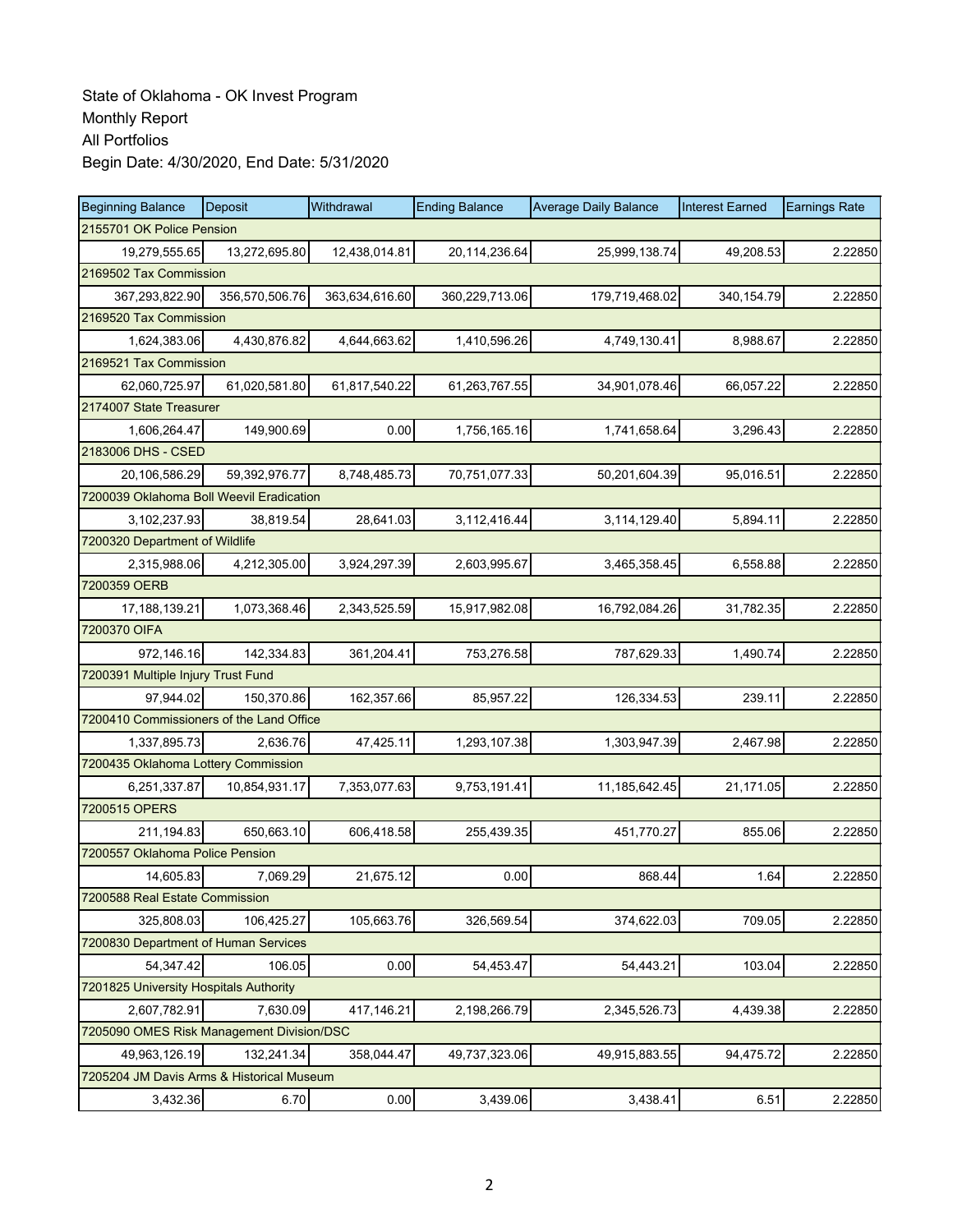| <b>Beginning Balance</b>                          | Deposit      | Withdrawal   | <b>Ending Balance</b> | <b>Average Daily Balance</b> | <b>Interest Earned</b> | <b>Earnings Rate</b> |  |  |  |
|---------------------------------------------------|--------------|--------------|-----------------------|------------------------------|------------------------|----------------------|--|--|--|
| 7205320 Department of Wildlife                    |              |              |                       |                              |                        |                      |  |  |  |
| 805,293.19                                        | 80,977.12    | 25,269.20    | 861,001.11            | 830,538.69                   | 1,571.96               | 2.22850              |  |  |  |
| 7205359 Sustaining OK Energy Resources            |              |              |                       |                              |                        |                      |  |  |  |
| 5,722,134.01                                      | 97,117.18    | 32,755.35    | 5,786,495.84          | 5,789,685.19                 | 10,958.13              | 2.22850              |  |  |  |
| 7205435 Oklahoma Lottery Commission               |              |              |                       |                              |                        |                      |  |  |  |
| 169,377.39                                        | 615.52       | 0.00         | 169,992.91            | 169,924.15                   | 321.62                 | 2.22850              |  |  |  |
| 7205515 OPERS                                     |              |              |                       |                              |                        |                      |  |  |  |
| 238,425.76                                        | 59,461.62    | 144, 164. 74 | 153,722.64            | 257,921.80                   | 488.17                 | 2.22850              |  |  |  |
| 7205563 OK Bd for Private Vocational Schools      |              |              |                       |                              |                        |                      |  |  |  |
| 111,330.34                                        | 1,157.81     | 16,487.28    | 96,000.87             | 104,491.38                   | 197.77                 | 2.22850              |  |  |  |
| 7205630 Oklahoma Department of Securities         |              |              |                       |                              |                        |                      |  |  |  |
| 931,433.17                                        | 2,318.74     | 0.00         | 933,751.91            | 933,479.13                   | 1,766.79               | 2.22850              |  |  |  |
| 7205807 Oklahoma Health Care Authority            |              |              |                       |                              |                        |                      |  |  |  |
| 4,859,993.79                                      | 20,520.74    | 0.00         | 4,880,514.53          | 4,878,528.65                 | 9,233.58               | 2.22850              |  |  |  |
| 7210270 State Election Board                      |              |              |                       |                              |                        |                      |  |  |  |
| 4,428,004.62                                      | 8,649.14     | 39.00        | 4,436,614.76          | 4,435,786.55                 | 8,395.61               | 2.22850              |  |  |  |
| 7210320 Department of Wildlife                    |              |              |                       |                              |                        |                      |  |  |  |
| 6,448,636.84                                      | 69,392.07    | 259,977.19   | 6,258,051.72          | 6,413,393.37                 | 12,138.62              | 2.22850              |  |  |  |
| 7210350 Oklahoma Historical Society               |              |              |                       |                              |                        |                      |  |  |  |
| 28.67                                             | 0.06         | 0.00         | 28.73                 | 28.72                        | 0.05                   | 2.22850              |  |  |  |
| 7210400 Office of Juvenile Affairs                |              |              |                       |                              |                        |                      |  |  |  |
| 31,014.32                                         | 60.52        | 0.00         | 31,074.84             | 31,068.98                    | 58.80                  | 2.22850              |  |  |  |
| 7210410 Commissioners of the Land Office          |              |              |                       |                              |                        |                      |  |  |  |
| 7,933,795.75                                      | 15,482.23    | 0.00         | 7,949,277.98          | 7,947,779.70                 | 15,042.75              | 2.22850              |  |  |  |
| 7210515 OPERS                                     |              |              |                       |                              |                        |                      |  |  |  |
| 102,096.53                                        | 13,510.28    | 63,209.35    | 52,397.46             | 80,405.11                    | 152.18                 | 2.22850              |  |  |  |
| 7210570 State Board of Licensure for Professional |              |              |                       |                              |                        |                      |  |  |  |
| 360,124.22                                        | 702.72       | 0.00         | 360,826.94            | 360,758.93                   | 682.81                 | 2.22850              |  |  |  |
| 7210588 Real Estate Commission                    |              |              |                       |                              |                        |                      |  |  |  |
| 405,787.95                                        | 53,023.54    | 6,975.35     | 451,836.14            | 446,333.13                   | 844.77                 | 2.22850              |  |  |  |
| 7215270 State of Oklahoma Election Board          |              |              |                       |                              |                        |                      |  |  |  |
| 5,115,623.21                                      | 10,182.42    | 133,038.80   | 4,992,766.83          | 5,036,021.57                 | 9,531.67               | 2.22850              |  |  |  |
| 7215320 Department of Wildlife                    |              |              |                       |                              |                        |                      |  |  |  |
| 3,474,571.11                                      | 26,431.11    | 0.00         | 3,501,002.22          | 3,495,906.31                 | 6,616.70               | 2.22850              |  |  |  |
| 7215566 Tourism & Recreation Department           |              |              |                       |                              |                        |                      |  |  |  |
| 12,186,903.14                                     | 2,262,028.52 | 1,582,335.23 | 12,866,596.43         | 12,276,846.07                | 23,236.37              | 2.22850              |  |  |  |
| 7215585 Department of Public Safety               |              |              |                       |                              |                        |                      |  |  |  |
| 465,849.46                                        | 927.40       | 22,471.70    | 444,305.16            | 450,215.99                   | 852.12                 | 2.22850              |  |  |  |
| 7215670 JD McCarty Center                         |              |              |                       |                              |                        |                      |  |  |  |
| 879,479.61                                        | 2,610.08     | 0.00         | 882,089.69            | 881,198.30                   | 1,667.84               | 2.22850              |  |  |  |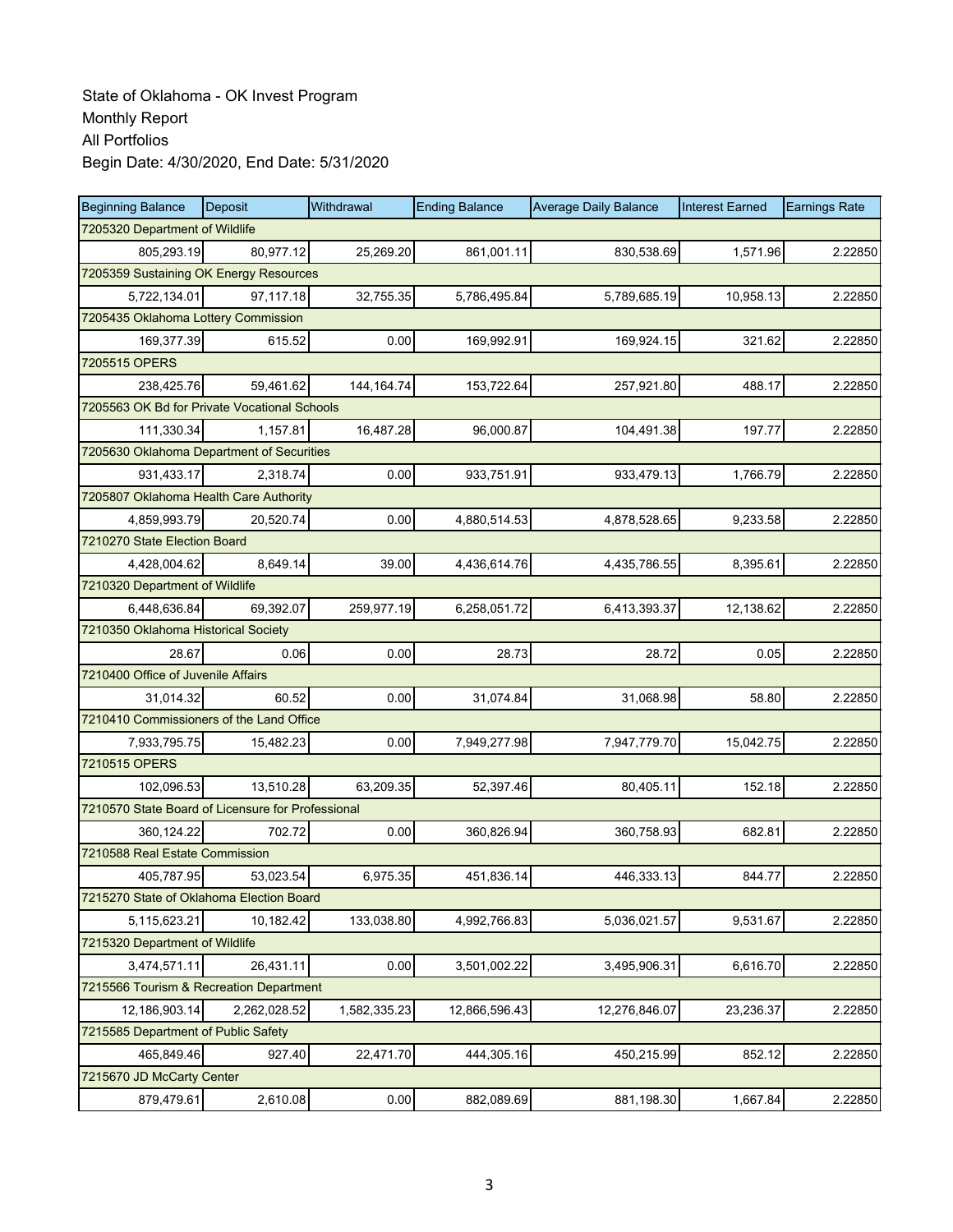| <b>Beginning Balance</b>                      | <b>Deposit</b> | Withdrawal   | <b>Ending Balance</b> | <b>Average Daily Balance</b> | <b>Interest Earned</b> | <b>Earnings Rate</b> |  |  |  |
|-----------------------------------------------|----------------|--------------|-----------------------|------------------------------|------------------------|----------------------|--|--|--|
| 7215825 University Hospitals Authority        |                |              |                       |                              |                        |                      |  |  |  |
| 2,247,916.80                                  | 5,123.91       | 776.66       | 2,252,264.05          | 2,251,697.60                 | 4,261.78               | 2.22850              |  |  |  |
| 7216805 Department of Rehabilitation Services |                |              |                       |                              |                        |                      |  |  |  |
| 813,657.32                                    | 1,592.35       | 22,420.00    | 792,829.67            | 806,313.18                   | 1,526.11               | 2.22850              |  |  |  |
| 7220090 OSF Building Project Fund             |                |              |                       |                              |                        |                      |  |  |  |
| 0.42                                          | 0.00           | 0.00         | 0.42                  | 0.42                         | 0.00                   | 2.22850              |  |  |  |
| 7220320 Dept of Wildlife Conservation         |                |              |                       |                              |                        |                      |  |  |  |
| 3,599,987.16                                  | 223,403.80     | 0.00         | 3,823,390.96          | 3,754,266.54                 | 7,105.70               | 2.22850              |  |  |  |
| 7220585 Department of Public Safety           |                |              |                       |                              |                        |                      |  |  |  |
| 4,775,251.15                                  | 9,498.38       | 150,301.16   | 4,634,448.37          | 4,676,308.51                 | 8,850.84               | 2.22850              |  |  |  |
| 7220830 Department of Human Services          |                |              |                       |                              |                        |                      |  |  |  |
| 13,428.93                                     | 26.20          | 0.00         | 13,455.13             | 13,452.59                    | 25.46                  | 2.22850              |  |  |  |
| 7225040 Department of Agriculture             |                |              |                       |                              |                        |                      |  |  |  |
| 386,786.45                                    | 2,354.43       | 12,500.00    | 376,640.88            | 380,842.06                   | 720.82                 | 2.22850              |  |  |  |
| 7225830 Department of Human Services          |                |              |                       |                              |                        |                      |  |  |  |
| 249.036.45                                    | 51,827.51      | 0.00         | 300,863.96            | 282,686.70                   | 535.04                 | 2.22850              |  |  |  |
| 7230220 Oklahoma Crime Victims Compensation   |                |              |                       |                              |                        |                      |  |  |  |
| 2,641,048.30                                  | 632,572.88     | 382,695.47   | 2,890,925.71          | 2,915,898.34                 | 5,518.92               | 2.22850              |  |  |  |
| 7230345 Department of Transportation          |                |              |                       |                              |                        |                      |  |  |  |
| 3,770,080.89                                  | 479,995.19     | 2,775,624.66 | 1,474,451.42          | 1,547,142.81                 | 2,928.28               | 2.22850              |  |  |  |
| 7230695 Tax Commission                        |                |              |                       |                              |                        |                      |  |  |  |
| 500,000.00                                    | 504,042.29     | 0.00         | 1,004,042.29          | 559,907.33                   | 1,059.74               | 2.22850              |  |  |  |
| 7230807 Health Care Authority                 |                |              |                       |                              |                        |                      |  |  |  |
| 1,721,362.91                                  | 7,267,461.47   | 8,912,702.00 | 76,122.38             | 1,732,318.66                 | 3,278.76               | 2.22850              |  |  |  |
| 7235605 Regents for Higher Education          |                |              |                       |                              |                        |                      |  |  |  |
| 12,471.88                                     | 858,356.10     | 232,100.00   | 638,727.98            | 535,546.68                   | 1,013.63               | 2.22850              |  |  |  |
| 7240807 Health Care Authority                 |                |              |                       |                              |                        |                      |  |  |  |
| 13,541,719.69                                 | 26,425.01      | 0.00         | 13,568,144.70         | 13,565,587.44                | 25,675.57              | 2.22850              |  |  |  |
| 7244090 OMES Dept of Central Services         |                |              |                       |                              |                        |                      |  |  |  |
| 911,724.51                                    | 102,669.30     | 47,120.09    | 967,273.72            | 919,941.99                   | 1,741.17               | 2.22850              |  |  |  |
| 7245807 Health Care Authority                 |                |              |                       |                              |                        |                      |  |  |  |
| 14,064,188.28                                 | 6,203,796.68   | 5,032,482.52 | 15,235,502.44         | 14,702,909.32                | 27,828.18              | 2.22850              |  |  |  |
| 7255090 Department of Central Services        |                |              |                       |                              |                        |                      |  |  |  |
| 1,123,055.58                                  | 2,430.89       | 0.00         | 1,125,486.47          | 1,125,142.84                 | 2,129.56               | 2.22850              |  |  |  |
| 7255585 Oklahoma Dept of Public Safety        |                |              |                       |                              |                        |                      |  |  |  |
| 10,778.20                                     | 21.03          | 0.00         | 10,799.23             | 10,797.19                    | 20.44                  | 2.22850              |  |  |  |
| 7260090 OMES Risk Management Division         |                |              |                       |                              |                        |                      |  |  |  |
| 5.498.340.45                                  | 11,064.13      | 1,026.84     | 5,508,377.74          | 5,507,734.79                 | 10,424.48              | 2.22850              |  |  |  |
| 7265090 Risk Management Fund                  |                |              |                       |                              |                        |                      |  |  |  |
| 182,892.29                                    | 250,531.25     | 129,211.83   | 304,211.71            | 255,463.57                   | 483.52                 | 2.22850              |  |  |  |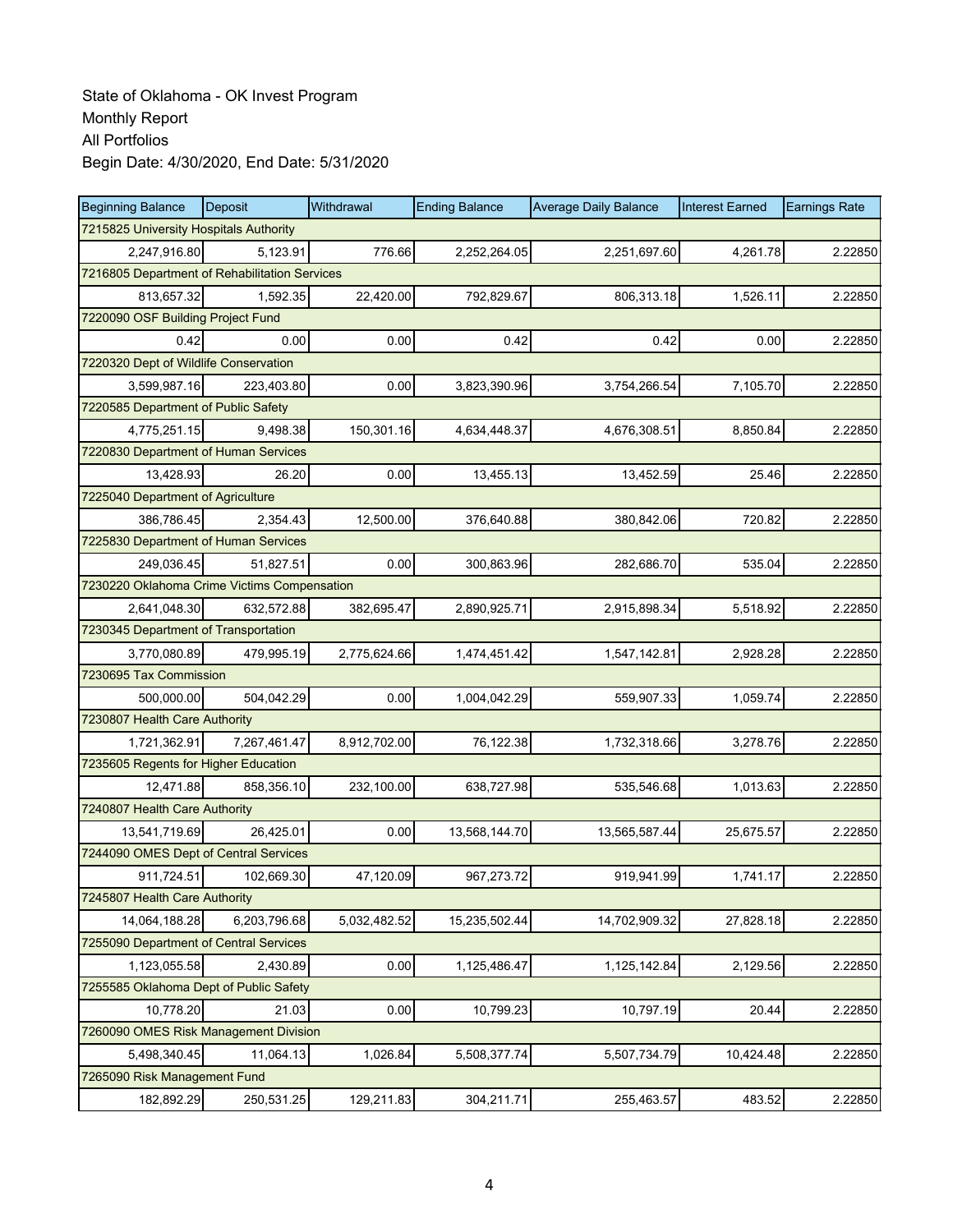| <b>Beginning Balance</b>                           | <b>Deposit</b>                       | Withdrawal    | <b>Ending Balance</b> | <b>Average Daily Balance</b> | <b>Interest Earned</b> | <b>Earnings Rate</b> |  |  |  |  |
|----------------------------------------------------|--------------------------------------|---------------|-----------------------|------------------------------|------------------------|----------------------|--|--|--|--|
| 7275740 OST - SEED                                 |                                      |               |                       |                              |                        |                      |  |  |  |  |
| 30.909.44                                          | 61.07                                | 549.84        | 30,420.67             | 30,769.50                    | 58.24                  | 2.22850              |  |  |  |  |
| 7280090 OMES DCS Property Distribution             |                                      |               |                       |                              |                        |                      |  |  |  |  |
| 834,145.67                                         | 4.250.07                             | 62,534.98     | 775,860.76            | 815,115.87                   | 1,542.77               | 2.22850              |  |  |  |  |
|                                                    | 7280345 Department of Transportation |               |                       |                              |                        |                      |  |  |  |  |
| 970,413.21                                         | 484,430.50                           | 1,397,163.70  | 57,680.01             | 713,071.41                   | 1,349.63               | 2.22850              |  |  |  |  |
| 7285345 Department of Transportation               |                                      |               |                       |                              |                        |                      |  |  |  |  |
| 224,391,740.19                                     | 10.440.089.33                        | 10,867,503.26 | 223,964,326.26        | 226,505,147.36               | 428,705.98             | 2.22850              |  |  |  |  |
| 7295090 Emergency & Transportation                 |                                      |               |                       |                              |                        |                      |  |  |  |  |
| 6,371,546.52                                       | 6,000.00                             | 1,720,000.00  | 4,657,546.52          | 4,655,611.04                 | 8,811.67               | 2.22850              |  |  |  |  |
| 7296150 University of Science & Arts               |                                      |               |                       |                              |                        |                      |  |  |  |  |
| 40.76                                              | 0.08                                 | 0.00          | 40.84                 | 40.83                        | 0.08                   | 2.22850              |  |  |  |  |
| 7303000 Tobacco Litigation Escrow Fund             |                                      |               |                       |                              |                        |                      |  |  |  |  |
| 29,549.25                                          | 57.66                                | 0.00          | 29,606.91             | 29,601.33                    | 56.03                  | 2.22850              |  |  |  |  |
| 7360566 Tourism & Recreation Department            |                                      |               |                       |                              |                        |                      |  |  |  |  |
| 6,503,546.90                                       | 28,604.33                            | 0.00          | 6,532,151.23          | 6,522,187.98                 | 12,344.54              | 2.22850              |  |  |  |  |
| 7401105 OCIA NACEA Construction Series 2018B       |                                      |               |                       |                              |                        |                      |  |  |  |  |
| 12.610.580.04                                      | 26,385.47                            | 0.00          | 12,636,965.51         | 12,634,412.08                | 23.913.13              | 2.22850              |  |  |  |  |
| 7402105 OCIA Tourism Construction Fund Series 2018 |                                      |               |                       |                              |                        |                      |  |  |  |  |
| 9,547,232.68                                       | 18,630.26                            | 0.00          | 9,565,862.94          | 9,564,060.01                 | 18,101.88              | 2.22850              |  |  |  |  |
| 7403292 Oklahoma Department of Environmental Quali |                                      |               |                       |                              |                        |                      |  |  |  |  |
| 91,980.28                                          | 179.49                               | 0.00          | 92,159.77             | 92,142.40                    | 174.40                 | 2.22850              |  |  |  |  |
| 7405220 District Attorneys Council                 |                                      |               |                       |                              |                        |                      |  |  |  |  |
| 6,292,033.33                                       | 10,548.75                            | 196,825.70    | 6,105,756.38          | 6,222,134.44                 | 11,776.63              | 2.22850              |  |  |  |  |
| 7406105 OCIA Tourism Revenue Fund Series 2018A     |                                      |               |                       |                              |                        |                      |  |  |  |  |
| 43,331.58                                          | 43,210.91                            | 43,129.16     | 43,413.33             | 36,449.10                    | 68.99                  | 2.22850              |  |  |  |  |
| 7408105 OCIA                                       |                                      |               |                       |                              |                        |                      |  |  |  |  |
| 541,267.70                                         | 539,351.16                           | 538,259.90    | 542,358.96            | 420,710.80                   | 796.28                 | 2.22850              |  |  |  |  |
| 7409105 OCIA NACEA Revenue Series 2018B            |                                      |               |                       |                              |                        |                      |  |  |  |  |
| 191.85                                             | 88,990.66                            | 88,961.35     | 221.16                | 8,827.49                     | 16.71                  | 2.22850              |  |  |  |  |
| 7410105 OCIA Capitol Repair Construction Series 20 |                                      |               |                       |                              |                        |                      |  |  |  |  |
| 4,233,421.62                                       | 0.00                                 | 3,881,487.55  | 351,934.07            | 2,908,961.82                 | 5,505.79               | 2.22850              |  |  |  |  |
| 7411105 OCIA Capitol Repair Revenue Series 2018C   |                                      |               |                       |                              |                        |                      |  |  |  |  |
| 873,181.70                                         | 967.35                               | 871,097.92    | 3,051.13              | 368,256.64                   | 697.00                 | 2.22850              |  |  |  |  |
| 7412105 OCIA                                       |                                      |               |                       |                              |                        |                      |  |  |  |  |
| 1,259,663.51                                       | 1,255,660.47                         | 1,253,691.66  | 1,261,632.32          | 1,059,233.46                 | 2,004.81               | 2.22850              |  |  |  |  |
| 7415105 OCIA DOC Construction Series 2018D         |                                      |               |                       |                              |                        |                      |  |  |  |  |
| 90,245,179.30                                      | 0.00                                 | 1,909,380.93  | 88,335,798.37         | 89,323,513.38                | 169,062.49             | 2.22850              |  |  |  |  |
| 7416000 OSF - Oil Overcharge                       |                                      |               |                       |                              |                        |                      |  |  |  |  |
| 287,156.62                                         | 560.35                               | 0.00          | 287,716.97            | 287,662.74                   | 544.46                 | 2.22850              |  |  |  |  |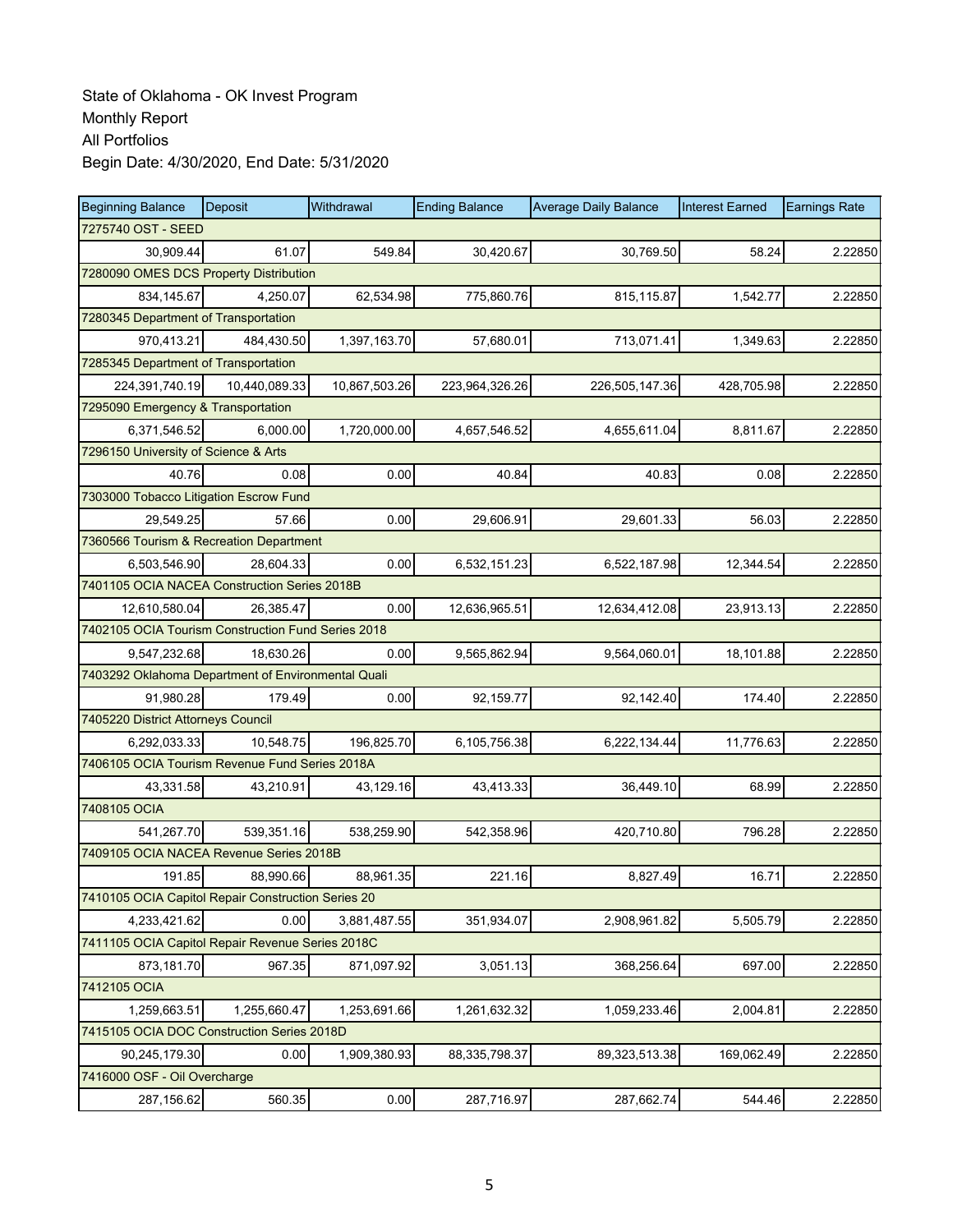| <b>Beginning Balance</b>              | Deposit      | Withdrawal   | <b>Ending Balance</b> | <b>Average Daily Balance</b> | <b>Interest Earned</b> | <b>Earnings Rate</b> |
|---------------------------------------|--------------|--------------|-----------------------|------------------------------|------------------------|----------------------|
| 7416105 OCIA DOC Revenue Series 2018D |              |              |                       |                              |                        |                      |
| 915,205.27                            | 1,430.46     | 910,934.38   | 5,701.35              | 622,647.50                   | 1,178.48               | 2.22850              |
| 7416160 Department of Commerce        |              |              |                       |                              |                        |                      |
| 2,931,309.69                          | 10,270.49    | 0.00         | 2,941,580.18          | 2,937,057.41                 | 5,558.96               | 2.22850              |
| 7419105 OCIA                          |              |              |                       |                              |                        |                      |
| 982,248.01                            | 936,684.99   | 1,051,677.09 | 867,255.91            | 805,446.32                   | 1,524.47               | 2.22850              |
| 7420105 OCIA                          |              |              |                       |                              |                        |                      |
| 5,231,676.64                          | 10,208.98    | 0.00         | 5,241,885.62          | 5,240,897.65                 | 9,919.44               | 2.22850              |
| 7424105 OCIA                          |              |              |                       |                              |                        |                      |
| 942.17                                | 414,835.94   | 207,268.75   | 208,509.36            | 101,503.06                   | 192.11                 | 2.22850              |
| 7426000 OSF - Oil Overcharge          |              |              |                       |                              |                        |                      |
| 2,399,340.10                          | 4,682.02     | 0.00         | 2,404,022.12          | 2,403,569.02                 | 4,549.23               | 2.22850              |
| 7426160 Department of Commerce        |              |              |                       |                              |                        |                      |
| 13,150,104.21                         | 84.690.78    | 0.00         | 13,234,794.99         | 13,223,146.25                | 25,027.43              | 2.22850              |
| 7427105 OCIA-Revenue Series 2019B     |              |              |                       |                              |                        |                      |
| 39,881,513.07                         | 77,823.82    | 2,386,514.95 | 37,572,821.94         | 37,565,290.60                | 71,099.77              | 2.22850              |
| 7428105 OCIA Endowed Chairs Fund      |              |              |                       |                              |                        |                      |
| 962,715.69                            | 959,306.83   | 957,365.88   | 964,656.64            | 748,289.41                   | 1,416.29               | 2.22850              |
| 7429105 OCIA                          |              |              |                       |                              |                        |                      |
| 1.38                                  | 0.00         | 0.00         | 1.38                  | 1.38                         | 0.00                   | 2.22850              |
| 7430010 Oklahoma State University     |              |              |                       |                              |                        |                      |
| 3,353,365.21                          | 3,477,990.79 | 3,334,053.33 | 3,497,302.67          | 2,853,225.01                 | 5,400.30               | 2.22850              |
| 7430011 Oklahoma State University     |              |              |                       |                              |                        |                      |
| 1,188,388.83                          | 1,381,649.46 | 1,445,549.98 | 1,124,488.31          | 1,292,392.20                 | 2,446.11               | 2.22850              |
| 7430012 Oklahoma State University     |              |              |                       |                              |                        |                      |
| 1,765,693.95                          | 500,000.00   | 1,008,529.43 | 1,257,164.52          | 1,619,970.96                 | 3,066.12               | 2.22850              |
| 7430013 Oklahoma State University     |              |              |                       |                              |                        |                      |
| 1,144,487.57                          | 685.65       | 73,962.10    | 1,071,211.12          | 1,119,143.29                 | 2,118.20               | 2.22850              |
| 7430014 Oklahoma State University     |              |              |                       |                              |                        |                      |
| 1,376,842.27                          | 498,018.66   | 359,386.85   | 1,515,474.08          | 1,436,145.79                 | 2,718.19               | 2.22850              |
| 7430015 Oklahoma State University     |              |              |                       |                              |                        |                      |
| 3,037,559.05                          | 2,731.79     | 154,257.99   | 2,886,032.85          | 2,966,998.12                 | 5,615.63               | 2.22850              |
| 7430016 Oklahoma State University     |              |              |                       |                              |                        |                      |
| 164,322.76                            | 321.28       | 300.00       | 164,344.04            | 164,409.72                   | 311.18                 | 2.22850              |
| 7430100 Cameron University            |              |              |                       |                              |                        |                      |
| 830, 343. 43                          | 102,224.92   | 169,832.91   | 762,735.44            | 778,760.90                   | 1,473.96               | 2.22850              |
| 7430420 Langston University           |              |              |                       |                              |                        |                      |
| 502,936.93                            | 1,026,066.24 | 1,357,453.07 | 171,550.10            | 347,280.50                   | 657.30                 | 2.22850              |
| 7430461 Rogers State College          |              |              |                       |                              |                        |                      |
| 1,095,799.81                          | 360,918.26   | 140,698.31   | 1,316,019.76          | 1,327,691.14                 | 2,512.92               | 2.22850              |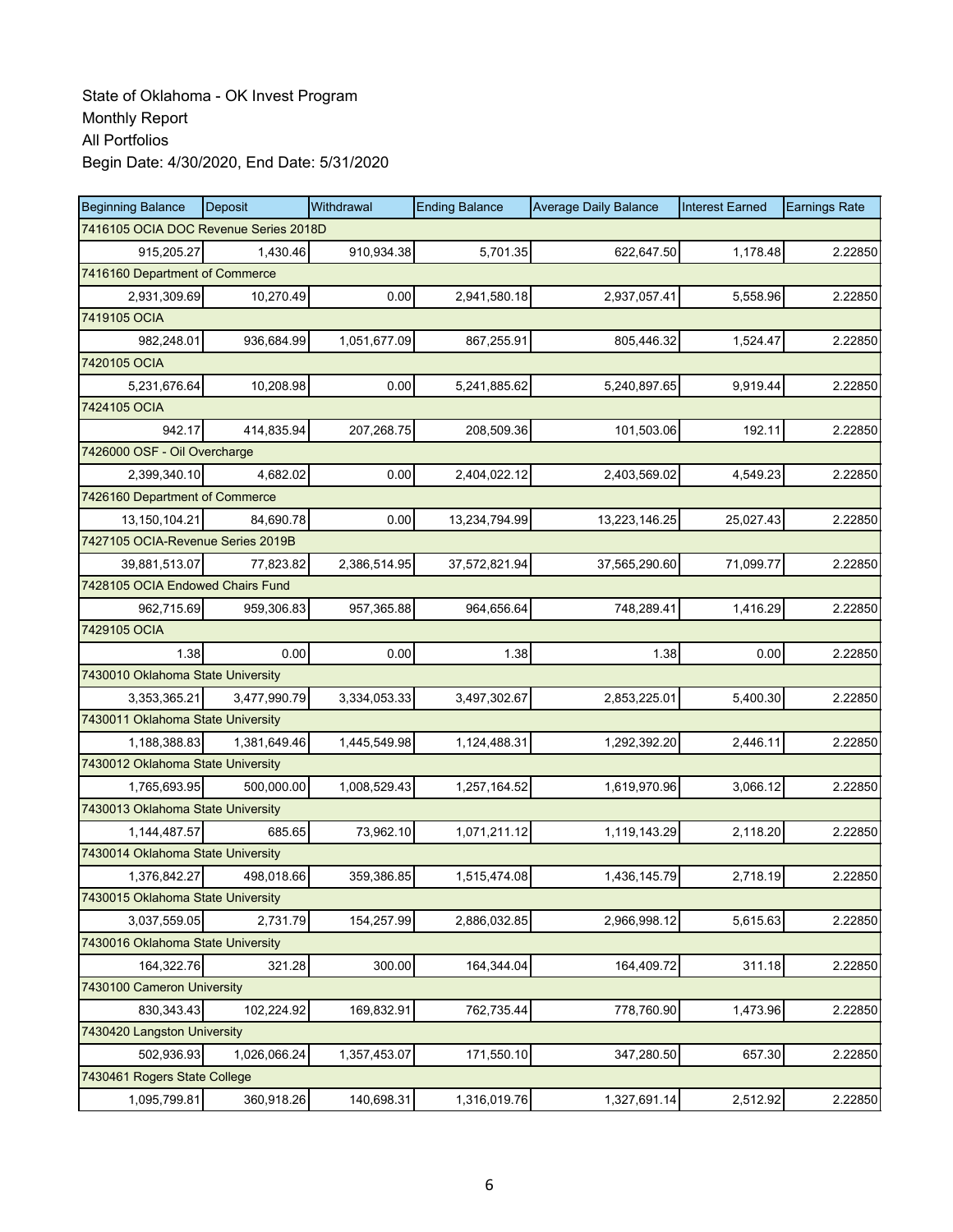| <b>Beginning Balance</b>                       | Deposit                                        | Withdrawal    | <b>Ending Balance</b> | <b>Average Daily Balance</b> | <b>Interest Earned</b> | <b>Earnings Rate</b> |  |  |  |  |
|------------------------------------------------|------------------------------------------------|---------------|-----------------------|------------------------------|------------------------|----------------------|--|--|--|--|
| 7430505 Northwestern Oklahoma State University |                                                |               |                       |                              |                        |                      |  |  |  |  |
| 158,057.87                                     | 86.532.93                                      | 58,369.47     | 186,221.33            | 173,457.47                   | 328.30                 | 2.22850              |  |  |  |  |
| 7430530 Panhandle State University             |                                                |               |                       |                              |                        |                      |  |  |  |  |
| 12,007.82                                      | 19,173.63                                      | 18,050.13     | 13,131.32             | 15,091.79                    | 28.56                  | 2.22850              |  |  |  |  |
|                                                | 7430665 Southwestern Oklahoma State University |               |                       |                              |                        |                      |  |  |  |  |
| 2,605,494.76                                   | 30,663.32                                      | 176,639.70    | 2,459,518.38          | 2,535,746.59                 | 4,799.40               | 2.22850              |  |  |  |  |
| 7430760 University of Oklahoma                 |                                                |               |                       |                              |                        |                      |  |  |  |  |
| 19,372,967.36                                  | 11,036,101.05                                  | 8,046,786.80  | 22,362,281.61         | 22,806,874.45                | 43.166.54              | 2.22850              |  |  |  |  |
| 7430770 OUHSC                                  |                                                |               |                       |                              |                        |                      |  |  |  |  |
| 62,594,901.25                                  | 2,005,503.04                                   | 16,760,571.70 | 47,839,832.59         | 53,996,898.65                | 102,199.86             | 2.22850              |  |  |  |  |
| 7430773 Oklahoma State University              |                                                |               |                       |                              |                        |                      |  |  |  |  |
| 1,878,109.49                                   | 999,923.24                                     | 1,252,862.02  | 1,625,170.71          | 1,782,166.91                 | 3,373.10               | 2.22850              |  |  |  |  |
| 7432105 OCIA 2009A Construction Fund           |                                                |               |                       |                              |                        |                      |  |  |  |  |
| 1.74                                           | 0.00                                           | 0.00          | 1.74                  | 1.74                         | 0.00                   | 2.22850              |  |  |  |  |
| 7434105 OCIA                                   |                                                |               |                       |                              |                        |                      |  |  |  |  |
| 68,363.90                                      | 203,580.38                                     | 0.00          | 271,944.28            | 129,112.67                   | 244.37                 | 2.22850              |  |  |  |  |
| 7436000 OSF - Oil Overcharge                   |                                                |               |                       |                              |                        |                      |  |  |  |  |
| 2,631.54                                       | 5.14                                           | 0.00          | 2,636.68              | 2,636.18                     | 4.99                   | 2.22850              |  |  |  |  |
| 7436105 OCIA                                   |                                                |               |                       |                              |                        |                      |  |  |  |  |
| 105,864.70                                     | 217,514.11                                     | 105,512.87    | 217,865.94            | 99,977.61                    | 189.23                 | 2.22850              |  |  |  |  |
| 7437105 OCIA                                   |                                                |               |                       |                              |                        |                      |  |  |  |  |
| 57,884,385.05                                  | 113,924.49                                     | 0.00          | 57,998,309.54         | 57,987,284.59                | 109,752.45             | 2.22850              |  |  |  |  |
| 7438105 OCIA                                   |                                                |               |                       |                              |                        |                      |  |  |  |  |
| 199,065.46                                     | 336.90                                         | 198,138.66    | 1,263.70              | 135,454.06                   | 256.37                 | 2.22850              |  |  |  |  |
| 7440105 OCIA Operations & Maintenance          |                                                |               |                       |                              |                        |                      |  |  |  |  |
| 9.75                                           | 0.02                                           | 0.00          | 9.77                  | 9.77                         | 0.02                   | 2.22850              |  |  |  |  |
| 7442105 OCIA                                   |                                                |               |                       |                              |                        |                      |  |  |  |  |
| 1,168,104.29                                   | 1,164,393.59                                   | 1,162,567.88  | 1,169,930.00          | 982,242.37                   | 1,859.09               | 2.22850              |  |  |  |  |
| 7443105 OCIA                                   |                                                |               |                       |                              |                        |                      |  |  |  |  |
| 207,726.25                                     | 379,723.01                                     | 416,570.83    | 170,878.43            | 317,317.19                   | 600.59                 | 2.22850              |  |  |  |  |
| 7444835 Water Resources Board                  |                                                |               |                       |                              |                        |                      |  |  |  |  |
| 6,797,135.80                                   | 1,341,575.72                                   | 51,567.58     | 8,087,143.94          | 7,381,982.17                 | 13,971.87              | 2.22850              |  |  |  |  |
| 7445105 Oklahoma Capital Improvement           |                                                |               |                       |                              |                        |                      |  |  |  |  |
| 803,671.22                                     | 1,360.16                                       | 799,914.58    | 5,116.80              | 546,862.79                   | 1,035.05               | 2.22850              |  |  |  |  |
| 7445835 Water Resources Board                  |                                                |               |                       |                              |                        |                      |  |  |  |  |
| 1,813,363.40                                   | 1,274,997.88                                   | 94,271.53     | 2,994,089.75          | 2,350,135.67                 | 4,448.10               | 2.22850              |  |  |  |  |
| 7446105 Capital Improvement Authority          |                                                |               |                       |                              |                        |                      |  |  |  |  |
| 390,880.34                                     | 762.76                                         | 0.00          | 391,643.10            | 391,569.28                   | 741.12                 | 2.22850              |  |  |  |  |
| 7447105 OCIA                                   |                                                |               |                       |                              |                        |                      |  |  |  |  |
| 65,283.33                                      | 242,414.44                                     | 242,216.66    | 65,481.11             | 72,260.36                    | 136.77                 | 2.22850              |  |  |  |  |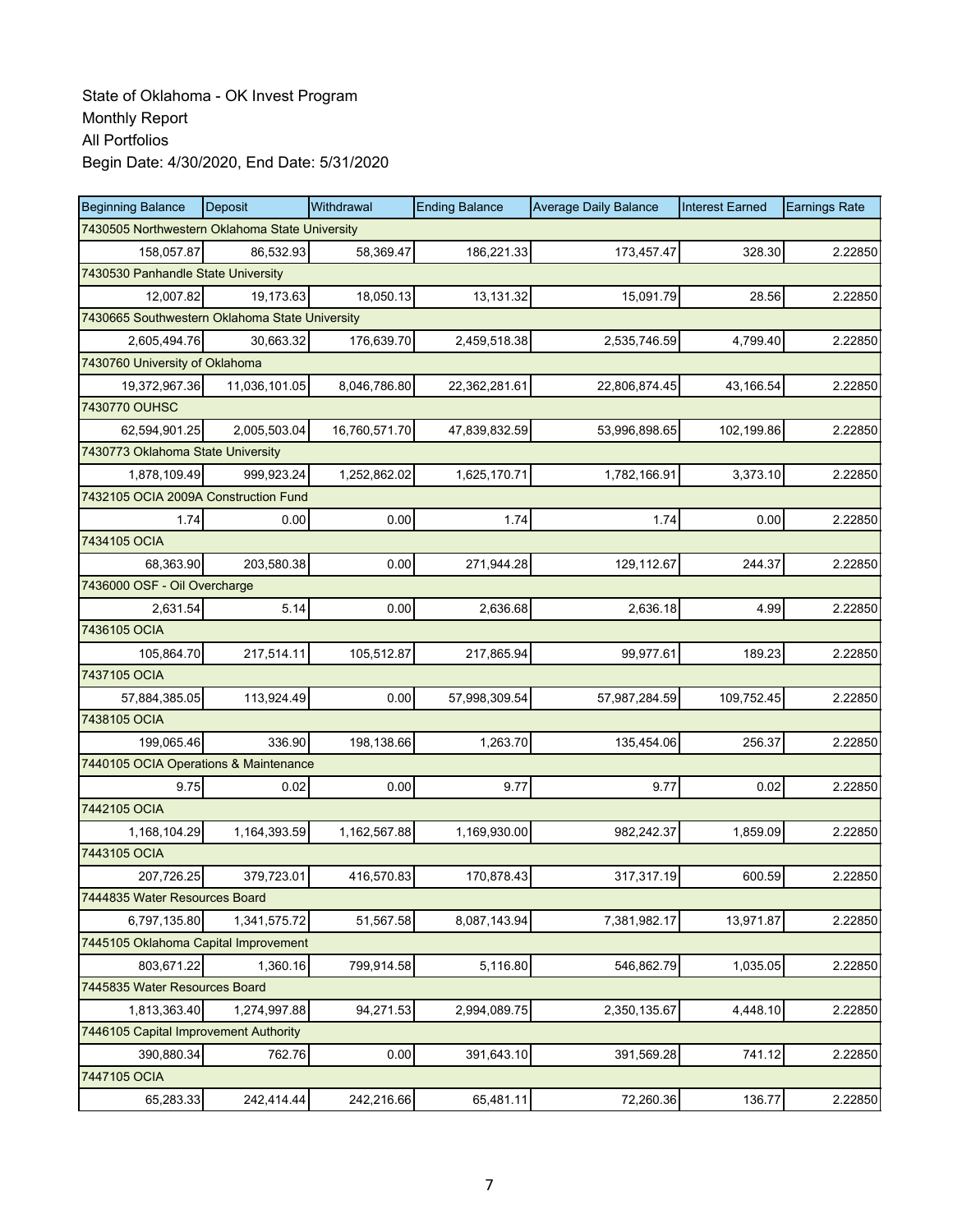| <b>Beginning Balance</b>                 | Deposit       | Withdrawal   | <b>Ending Balance</b> | <b>Average Daily Balance</b> | <b>Interest Earned</b> | <b>Earnings Rate</b> |
|------------------------------------------|---------------|--------------|-----------------------|------------------------------|------------------------|----------------------|
| 7448105 OCIA                             |               |              |                       |                              |                        |                      |
| 439.61                                   | 0.86          | 0.00         | 440.47                | 440.39                       | 0.83                   | 2.22850              |
| 7449105 OCIA                             |               |              |                       |                              |                        |                      |
| 4.69                                     | 0.01          | 0.00         | 4.70                  | 4.70                         | 0.01                   | 2.22850              |
| 7455105 OCIA                             |               |              |                       |                              |                        |                      |
| 353,987.85                               | 599.10        | 352,333.34   | 2,253.61              | 240,873.06                   | 455.90                 | 2.22850              |
| 7455160 Department of Commerce           |               |              |                       |                              |                        |                      |
| 489,562.94                               | 64,510.38     | 232,526.97   | 321,546.35            | 385,092.49                   | 728.86                 | 2.22850              |
| 7460100 Cameron University               |               |              |                       |                              |                        |                      |
| 1,029,935.93                             | 427,009.89    | 24,290.76    | 1,432,655.06          | 1,097,948.98                 | 2,078.09               | 2.22850              |
| 7460760 University of Oklahoma           |               |              |                       |                              |                        |                      |
| 166,227.78                               | 324.37        | 0.00         | 166,552.15            | 166,520.76                   | 315.17                 | 2.22850              |
| 7462105 OK Capital Improvement Authority |               |              |                       |                              |                        |                      |
| 494,033.75                               | 492,463.82    | 491,691.66   | 494,805.91            | 415,426.08                   | 786.28                 | 2.22850              |
| 7464105 OCIA                             |               |              |                       |                              |                        |                      |
| 20,517,080.56                            | 40,797.24     | 751,075.71   | 19,806,802.09         | 20,149,710.83                | 38,137.33              | 2.22850              |
| 7470010 Oklahoma State University        |               |              |                       |                              |                        |                      |
| 205,538.86                               | 2,217,138.71  | 206,855.70   | 2,215,821.87          | 1,545,422.31                 | 2,925.02               | 2.22850              |
| 7470014 Oklahoma State University        |               |              |                       |                              |                        |                      |
| 0.00                                     | 179.98        | 0.00         | 179.98                | 162.56                       | 0.31                   | 2.22850              |
| 7471835 Water Resources Board            |               |              |                       |                              |                        |                      |
| 1,182,294.41                             | 1,851.05      | 41,140.00    | 1,143,005.46          | 1,166,714.07                 | 2,208.24               | 2.22850              |
| 7472835 Water Resources Board            |               |              |                       |                              |                        |                      |
| 59,834,455.72                            | 131,533.00    | 5,280,100.57 | 54,685,888.15         | 58,623,171.83                | 110,956.00             | 2.22850              |
| 7473835 Water Resources Board            |               |              |                       |                              |                        |                      |
| 29,388,614.05                            | 62,470.96     | 6,853,033.91 | 22,598,051.10         | 25,650,276.58                | 48,548.24              | 2.22850              |
| 7475750 Tulsa Community College          |               |              |                       |                              |                        |                      |
| 5,903.99                                 | 11.52         | 0.00         | 5,915.51              | 5.914.40                     | 11.19                  | 2.22850              |
| 7476760 University of Oklahoma           |               |              |                       |                              |                        |                      |
| 13,466,170.47                            | 26,280.32     | 8,733.92     | 13,483,716.87         | 13,481,193.94                | 25,515.84              | 2.22850              |
| 7479010 Oklahoma State University        |               |              |                       |                              |                        |                      |
| 2,797.12                                 | 30,044,527.59 | 2,802.57     | 30,044,522.14         | 19,385,278.62                | 36,690.49              | 2.22850              |
| 7481633 Oklahoma City Community College  |               |              |                       |                              |                        |                      |
| 0.03                                     | 0.00          | 0.00         | 0.03                  | 0.03                         | 0.00                   | 2.22850              |
| 7482105 OCIA                             |               |              |                       |                              |                        |                      |
| 1,252,542.55                             | 1,248,561.85  | 1,246,604.17 | 1,254,500.23          | 1,053,245.59                 | 1,993.48               | 2.22850              |
| 7483633 OCCC 2010 Bond                   |               |              |                       |                              |                        |                      |
| 0.06                                     | 0.00          | 0.00         | 0.06                  | 0.06                         | 0.00                   | 2.22850              |
| 7485010 Oklahoma State University        |               |              |                       |                              |                        |                      |
| 1,019,469.74                             | 2,000.79      | 1,334.88     | 1,020,135.65          | 1,020,760.18                 | 1,931.99               | 2.22850              |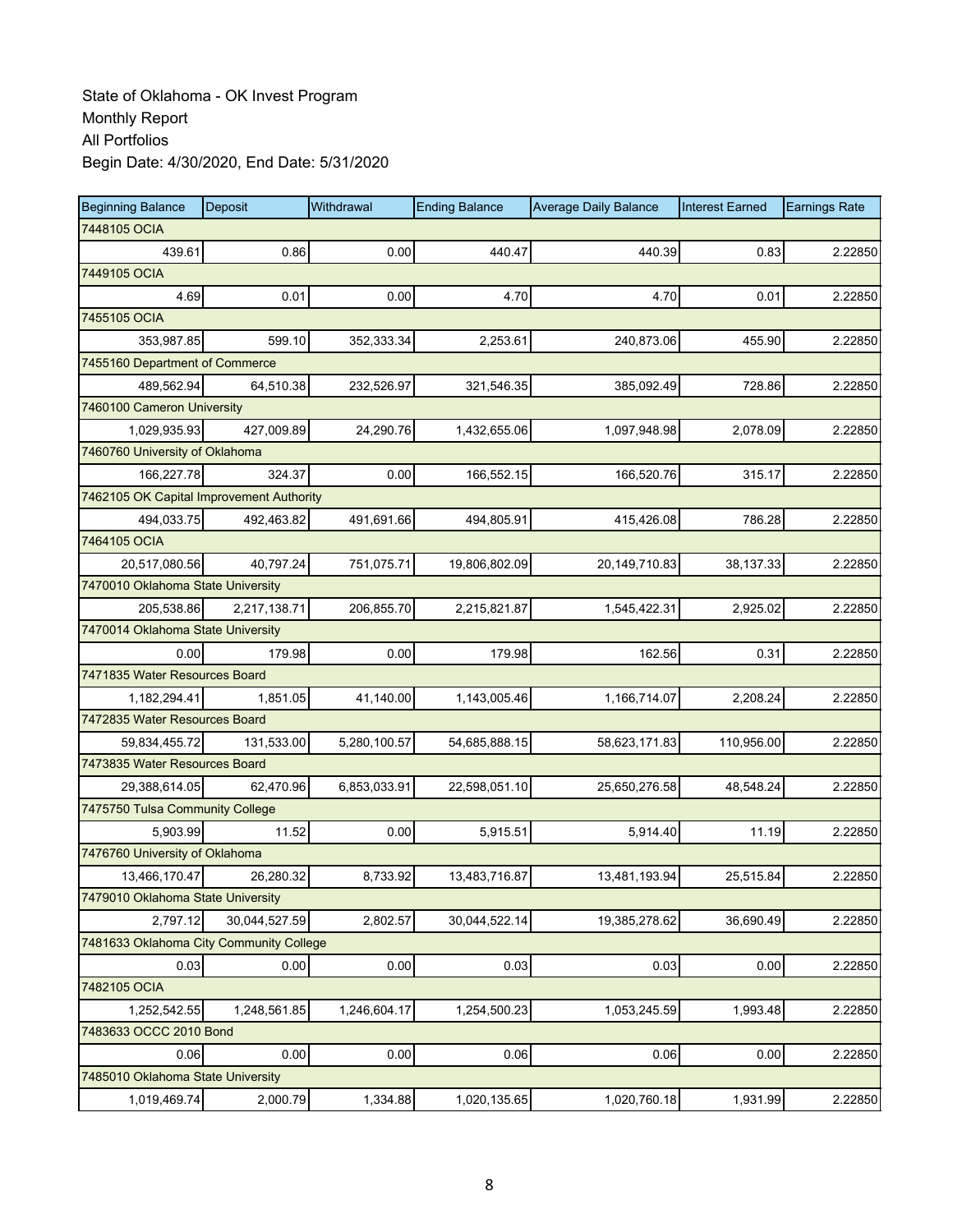| <b>Beginning Balance</b>                       | Deposit      | Withdrawal   | <b>Ending Balance</b> | <b>Average Daily Balance</b> | <b>Interest Earned</b> | <b>Earnings Rate</b> |  |  |  |
|------------------------------------------------|--------------|--------------|-----------------------|------------------------------|------------------------|----------------------|--|--|--|
| 7486010 Oklahoma State University              |              |              |                       |                              |                        |                      |  |  |  |
| 9,920.81                                       | 202,498.54   | 3.00         | 212,416.35            | 140,568.86                   | 266.05                 | 2.22850              |  |  |  |
| 7487010 Oklahoma State University              |              |              |                       |                              |                        |                      |  |  |  |
| 6,229,871.05                                   | 0.00         | 2,223,860.40 | 4,006,010.65          | 4,241,288.15                 | 8,027.48               | 2.22850              |  |  |  |
| 7488010 Oklahoma State University              |              |              |                       |                              |                        |                      |  |  |  |
| 2,251,695.86                                   | 4,827.61     | 0.00         | 2,256,523.47          | 2,256,056.28                 | 4,270.03               | 2.22850              |  |  |  |
| 7488105 OCIA                                   |              |              |                       |                              |                        |                      |  |  |  |
| 44,740.67                                      | 62.23        | 38,786.34    | 6.016.56              | 31,659.57                    | 59.92                  | 2.22850              |  |  |  |
| 7489105 OCIA                                   |              |              |                       |                              |                        |                      |  |  |  |
| 353,860.50                                     | 352,965.40   | 352,412.42   | 354,413.48            | 297,519.25                   | 563.11                 | 2.22850              |  |  |  |
| 7490000 State of Oklahoma(Fed Stimulus Fund)   |              |              |                       |                              |                        |                      |  |  |  |
| 0.00                                           | 574,873.48   | 574,873.48   | 0.00                  | 0.00                         | 0.00                   | 2.22850              |  |  |  |
| 7490760 University of Oklahoma                 |              |              |                       |                              |                        |                      |  |  |  |
| 0.00                                           | 2,500,000.00 | 0.00         | 2,500,000.00          | 990,322.58                   | 1.874.38               | 2.22850              |  |  |  |
| 7491220 District Attorneys Council             |              |              |                       |                              |                        |                      |  |  |  |
| 0.00                                           | 7,752,847.00 | 1,399.99     | 7,751,447.01          | 6,501,900.06                 | 12,306.14              | 2.22850              |  |  |  |
| 7510410 Commissioners of the Land Office       |              |              |                       |                              |                        |                      |  |  |  |
| 2,168,151.30                                   | 0.00         | 582,793.49   | 1,585,357.81          | 1,891,534.26                 | 3,580.10               | 2.22850              |  |  |  |
| 7518410 Commissioners of the Land Office       |              |              |                       |                              |                        |                      |  |  |  |
| 838,683.95                                     | 0.00         | 6,525.00     | 832,158.95            | 836,071.05                   | 1,582.43               | 2.22850              |  |  |  |
| 7519410 Commissioners of the Land Office       |              |              |                       |                              |                        |                      |  |  |  |
| 1,053,156.85                                   | 0.00         | 0.00         | 1,053,156.85          | 1,053,156.85                 | 1,993.31               | 2.22850              |  |  |  |
| 7600010 Oklahoma State University              |              |              |                       |                              |                        |                      |  |  |  |
| 3,984,325.65                                   | 761,386.51   | 156,980.64   | 4,588,731.52          | 4, 165, 273. 37              | 7,883.61               | 2.22850              |  |  |  |
| 7600100 Cameron University                     |              |              |                       |                              |                        |                      |  |  |  |
| 972,281.39                                     | 40,127.73    | 27,114.71    | 985,294.41            | 964,020.31                   | 1,824.60               | 2.22850              |  |  |  |
| 7600120 University of Central Oklahoma         |              |              |                       |                              |                        |                      |  |  |  |
| 3,306,230.13                                   | 45,096.12    | 445,309.80   | 2,906,016.45          | 2,958,205.17                 | 5,598.99               | 2.22850              |  |  |  |
| 7600150 University of Science & Arts           |              |              |                       |                              |                        |                      |  |  |  |
| 1,158,871.47                                   | 40,569.94    | 30,000.00    | 1,169,441.41          | 1,160,072.71                 | 2,195.67               | 2.22850              |  |  |  |
| 7600230 East Central University                |              |              |                       |                              |                        |                      |  |  |  |
| 1,319,032.71                                   | 40,801.23    | 33,009.25    | 1,326,824.69          | 1,305,058.96                 | 2,470.08               | 2.22850              |  |  |  |
| 7600420 Langston University                    |              |              |                       |                              |                        |                      |  |  |  |
| 2,222,662.15                                   | 38,739.25    | 16,502.75    | 2,244,898.65          | 2,225,656.46                 | 4,212.50               | 2.22850              |  |  |  |
| 7600485 Northeastern State University          |              |              |                       |                              |                        |                      |  |  |  |
| 2,438,496.89                                   | 38,380.49    | 84,599.08    | 2,392,278.30          | 2,410,757.48                 | 4,562.84               | 2.22850              |  |  |  |
| 7600490 Northern Oklahoma College              |              |              |                       |                              |                        |                      |  |  |  |
| 1,337,986.22                                   | 37,005.97    | 0.00         | 1,374,992.19          | 1,344,738.45                 | 2,545.18               | 2.22850              |  |  |  |
| 7600505 Northwestern Oklahoma State University |              |              |                       |                              |                        |                      |  |  |  |
| 1,938,930.82                                   | 40,187.64    | 76,288.18    | 1,902,830.28          | 1,913,532.43                 | 3,621.74               | 2.22850              |  |  |  |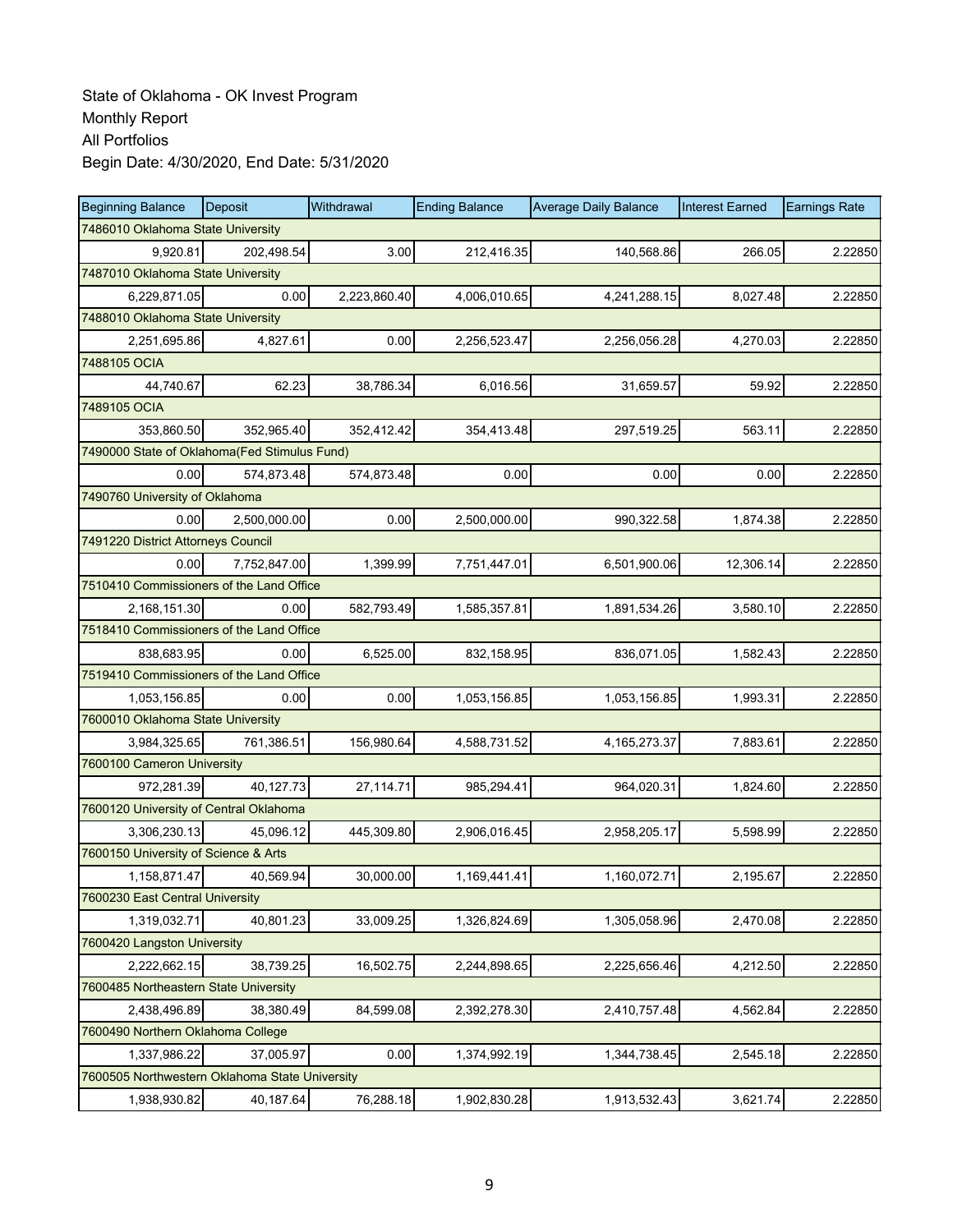| <b>Beginning Balance</b>                       | <b>Deposit</b> | Withdrawal   | <b>Ending Balance</b> | <b>Average Daily Balance</b> | <b>Interest Earned</b> | <b>Earnings Rate</b> |  |  |  |
|------------------------------------------------|----------------|--------------|-----------------------|------------------------------|------------------------|----------------------|--|--|--|
| 7600530 Panhandle State University             |                |              |                       |                              |                        |                      |  |  |  |
| 212,951.68                                     | 38,617.22      | 37,056.36    | 214,512.54            | 188,400.58                   | 356.59                 | 2.22850              |  |  |  |
| 7600660 Southeastern Oklahoma State Unversity  |                |              |                       |                              |                        |                      |  |  |  |
| 68,252.95                                      | 38,471.37      | 66,755.25    | 39,969.07             | 47,524.41                    | 89.95                  | 2.22850              |  |  |  |
| 7600665 Southwestern Oklahoma State University |                |              |                       |                              |                        |                      |  |  |  |
| 2,719,565.95                                   | 43,841.44      | 113,628.40   | 2,649,778.99          | 2,688,535.69                 | 5,088.59               | 2.22850              |  |  |  |
| 7600760 University of Oklahoma                 |                |              |                       |                              |                        |                      |  |  |  |
| 1,015,028.02                                   | 312,518.77     | 0.00         | 1,327,546.79          | 1,057,244.97                 | 2,001.05               | 2.22850              |  |  |  |
| 7650010 Oklahoma State University              |                |              |                       |                              |                        |                      |  |  |  |
| 3,595,731.46                                   | 121,457.78     | 27,367.02    | 3,689,822.22          | 3,604,364.01                 | 6,821.97               | 2.22850              |  |  |  |
| 7650100 Cameron University                     |                |              |                       |                              |                        |                      |  |  |  |
| 558,195.17                                     | 11,159.32      | 14,000.00    | 555,354.49            | 549,161.78                   | 1,039.40               | 2.22850              |  |  |  |
| 7650120 University of Central Oklahoma         |                |              |                       |                              |                        |                      |  |  |  |
| 1,379,497.02                                   | 12.761.99      | 0.00         | 1,392,259.01          | 1,383,201.53                 | 2,617.98               | 2.22850              |  |  |  |
| 7650150 University of Science & Arts           |                |              |                       |                              |                        |                      |  |  |  |
| 471,615.69                                     | 11,054.21      | 0.00         | 482,669.90            | 473,777.69                   | 896.72                 | 2.22850              |  |  |  |
| 7650230 East Central University                |                |              |                       |                              |                        |                      |  |  |  |
| 1,573,705.96                                   | 13,166.97      | 23,669.60    | 1,563,203.33          | 1,562,611.49                 | 2,957.55               | 2.22850              |  |  |  |
| 7650420 Langston University                    |                |              |                       |                              |                        |                      |  |  |  |
| 1,214,980.95                                   | 184,507.60     | 133,702.07   | 1,265,786.48          | 1,167,117.22                 | 2,209.00               | 2.22850              |  |  |  |
| 7650485 Northeastern State University          |                |              |                       |                              |                        |                      |  |  |  |
| 945,933.43                                     | 11,917.20      | 74,647.58    | 883,203.05            | 892,048.41                   | 1,688.38               | 2.22850              |  |  |  |
| 7650490 Northern Oklahoma College              |                |              |                       |                              |                        |                      |  |  |  |
| 2,154,225.64                                   | 139,616.00     | 186,013.88   | 2,107,827.76          | 2,010,077.56                 | 3,804.47               | 2.22850              |  |  |  |
| 7650505 Northwestern Oklahoma State University |                |              |                       |                              |                        |                      |  |  |  |
| 804,003.79                                     | 11,639.41      | 0.00         | 815,643.20            | 806,694.35                   | 1,526.83               | 2.22850              |  |  |  |
| 7650530 Panhandle State University             |                |              |                       |                              |                        |                      |  |  |  |
| 56.551.90                                      | 10,199.35      | 23, 173. 24  | 43,578.01             | 38,831.32                    | 73.50                  | 2.22850              |  |  |  |
| 7650660 Southeastern Oklahoma State Unversity  |                |              |                       |                              |                        |                      |  |  |  |
| 30,896.98                                      | 10,158.54      | 30,660.68    | 10,394.84             | 20,381.33                    | 38.58                  | 2.22850              |  |  |  |
| 7650665 Southwestern Oklahoma State University |                |              |                       |                              |                        |                      |  |  |  |
| 1,165,607.55                                   | 12,810.73      | 139,525.68   | 1,038,892.60          | 1,123,795.87                 | 2,127.01               | 2.22850              |  |  |  |
| 7650760 University of Oklahoma                 |                |              |                       |                              |                        |                      |  |  |  |
| 798,629.63                                     | 76,891.75      | 0.00         | 875,521.38            | 810,524.37                   | 1,534.08               | 2.22850              |  |  |  |
| 7700040 Department of Agriculture              |                |              |                       |                              |                        |                      |  |  |  |
| 10,877,253.42                                  | 26,565.63      | 0.00         | 10,903,819.05         | 10,900,042.38                | 20,630.50              | 2.22850              |  |  |  |
| 7700041 Western Oklahoma State College         |                |              |                       |                              |                        |                      |  |  |  |
| 898,335.41                                     | 153,720.27     | 362,857.17   | 689,198.51            | 816,219.29                   | 1,544.86               | 2.22850              |  |  |  |
| 7700131 Department of Corrections              |                |              |                       |                              |                        |                      |  |  |  |
| 19,257,185.59                                  | 1,756,071.98   | 1,381,768.46 | 19,631,489.11         | 19,346,580.29                | 36,617.25              | 2.22850              |  |  |  |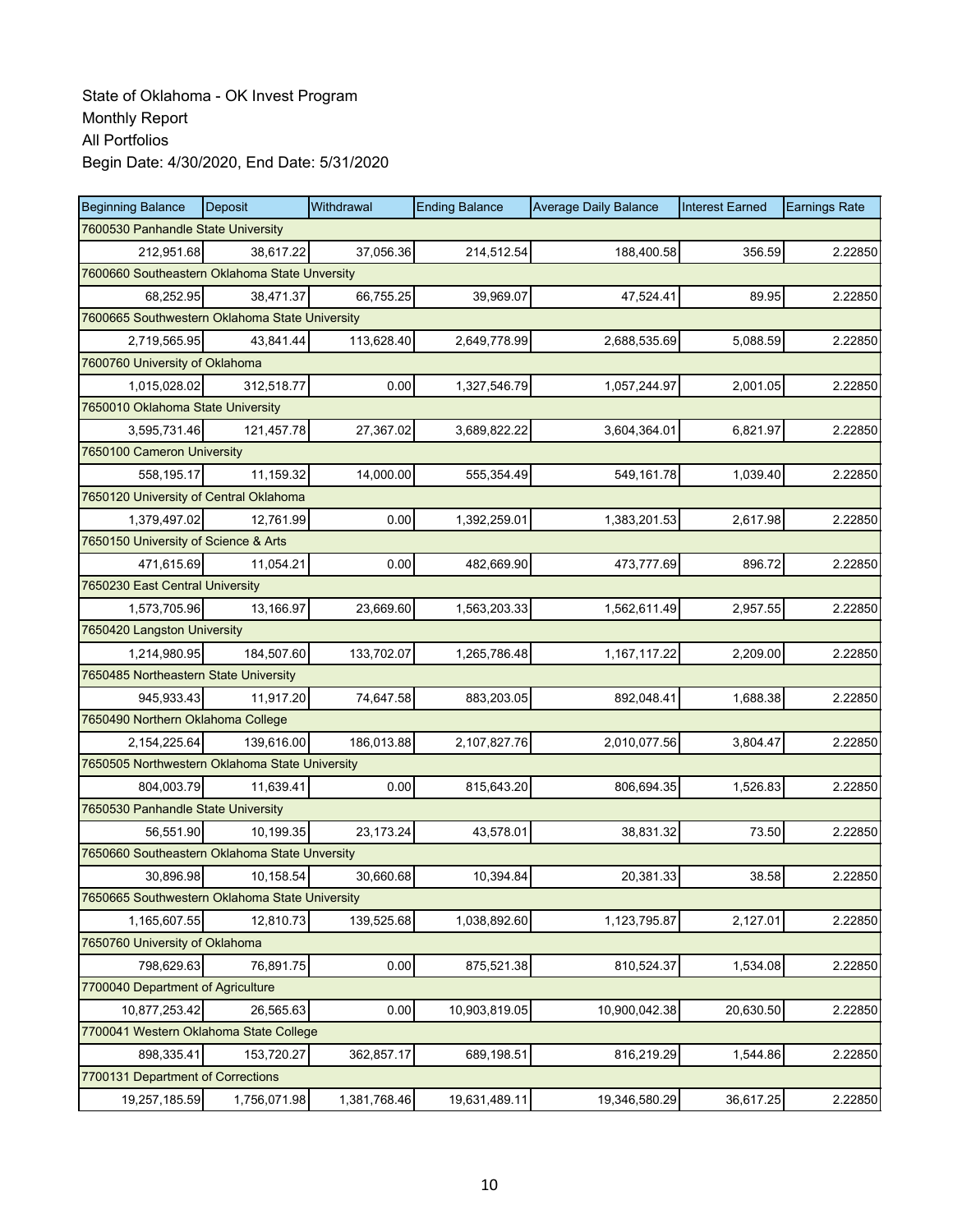| <b>Beginning Balance</b>                        | Deposit       | Withdrawal    | <b>Ending Balance</b> | <b>Average Daily Balance</b> | <b>Interest Earned</b> | <b>Earnings Rate</b> |  |  |
|-------------------------------------------------|---------------|---------------|-----------------------|------------------------------|------------------------|----------------------|--|--|
| 7700240 Eastern Oklahoma State College          |               |               |                       |                              |                        |                      |  |  |
| 833,826.20                                      | 408,575.57    | 222,440.79    | 1,019,960.98          | 911,073.75                   | 1,724.39               | 2.22850              |  |  |
| 7700340 State Health Department                 |               |               |                       |                              |                        |                      |  |  |
| 278,996.18                                      | 2,038,810.83  | 1,917,936.79  | 399,870.22            | 670,213.67                   | 1,268.51               | 2.22850              |  |  |
| 7700461 Rogers State College                    |               |               |                       |                              |                        |                      |  |  |
| 5,269,721.32                                    | 436,450.91    | 1,018,526.55  | 4,687,645.68          | 4,952,956.33                 | 9,374.45               | 2.22850              |  |  |
| 7700490 Northern Oklahoma College               |               |               |                       |                              |                        |                      |  |  |
| 1,043,335.97                                    | 683,017.23    | 896,282.71    | 830,070.49            | 991,311.56                   | 1,876.25               | 2.22850              |  |  |
| 7700606 Ardmore Higher Education Center         |               |               |                       |                              |                        |                      |  |  |
| 221,028.05                                      | 434.34        | 2,807.89      | 218,654.50            | 219,802.73                   | 416.02                 | 2.22850              |  |  |
| 7700633 Oklahoma City Community College         |               |               |                       |                              |                        |                      |  |  |
| 8,038,640.18                                    | 1,926,273.19  | 880,735.63    | 9,084,177.74          | 8,753,651.10                 | 16,568.02              | 2.22850              |  |  |
| 7700660 Southeastern Oklahoma State University  |               |               |                       |                              |                        |                      |  |  |
| 11,472,170.56                                   | 2,395,599.33  | 9,340,327.69  | 4,527,442.20          | 5,993,199.69                 | 11,343.32              | 2.22850              |  |  |
| 7700760 University of Oklahoma                  |               |               |                       |                              |                        |                      |  |  |
| 147,346,965.17                                  | 9,339,735.69  | 32,974,508.52 | 123,712,192.34        | 136,581,085.42               | 258,506.83             | 2.22850              |  |  |
| 7700830 Department of Human Services            |               |               |                       |                              |                        |                      |  |  |
| 1,816,605.74                                    | 584.191.39    | 554,721.01    | 1,846,076.12          | 1,772,380.30                 | 3,354.58               | 2.22850              |  |  |
| 7701010 Oklahoma State University               |               |               |                       |                              |                        |                      |  |  |
| 7,246,525.95                                    | 31,382,386.53 | 27,388,934.67 | 11,239,977.81         | 8,659,336.45                 | 16,389.51              | 2.22850              |  |  |
| 7701091 Building Bond Commission Administrative |               |               |                       |                              |                        |                      |  |  |
| 3.08                                            | 0.01          | 0.00          | 3.09                  | 3.09                         | 0.01                   | 2.22850              |  |  |
| 7701150 University of Science & Arts            |               |               |                       |                              |                        |                      |  |  |
| 3,236,814.77                                    | 46,518.64     | 262,333.46    | 3,020,999.95          | 3,127,323.05                 | 5,919.08               | 2.22850              |  |  |
| 7701165 Connors State College                   |               |               |                       |                              |                        |                      |  |  |
| 663,968.87                                      | 423,828.10    | 158,400.63    | 929,396.34            | 894,725.92                   | 1,693.45               | 2.22850              |  |  |
| 7701400 Office of Juvenile Affairs              |               |               |                       |                              |                        |                      |  |  |
| 9,136.57                                        | 6,224.29      | 6,085.97      | 9,274.89              | 9,019.78                     | 17.07                  | 2.22850              |  |  |
| 7701480 Northeasten Oklahoma A&M College        |               |               |                       |                              |                        |                      |  |  |
| 1,210,455.07                                    | 0.00          | 331,588.78    | 878,866.29            | 1,066,238.41                 | 2,018.07               | 2.22850              |  |  |
| 7701605 Regents for Higher Education            |               |               |                       |                              |                        |                      |  |  |
| 32,546,055.74                                   | 1,227,023.40  | 422,389.38    | 33,350,689.76         | 32,895,556.04                | 62,261.37              | 2.22850              |  |  |
| 7701650 Department of Veteran Affairs           |               |               |                       |                              |                        |                      |  |  |
| 653,447.21                                      | 93,677.95     | 225,509.23    | 521,615.93            | 519,637.58                   | 983.52                 | 2.22850              |  |  |
| 7701770 OUHSC                                   |               |               |                       |                              |                        |                      |  |  |
| 496,801,219.34                                  | 33,804,888.05 | 45,565,677.02 | 485,040,430.37        | 490,579,581.14               | 928,519.30             | 2.22850              |  |  |
| 7701805 Department of Rehabilitation Services   |               |               |                       |                              |                        |                      |  |  |
| 170,832.80                                      | 430.27        | 2,255.24      | 169,007.83            | 169,714.61                   | 321.22                 | 2.22850              |  |  |
| 7701865 Workers Compensation Commission         |               |               |                       |                              |                        |                      |  |  |
| 6,760,694.04                                    | 11,681.00     | 3,802.05      | 6,768,572.99          | 6,769,800.26                 | 12,813.19              | 2.22850              |  |  |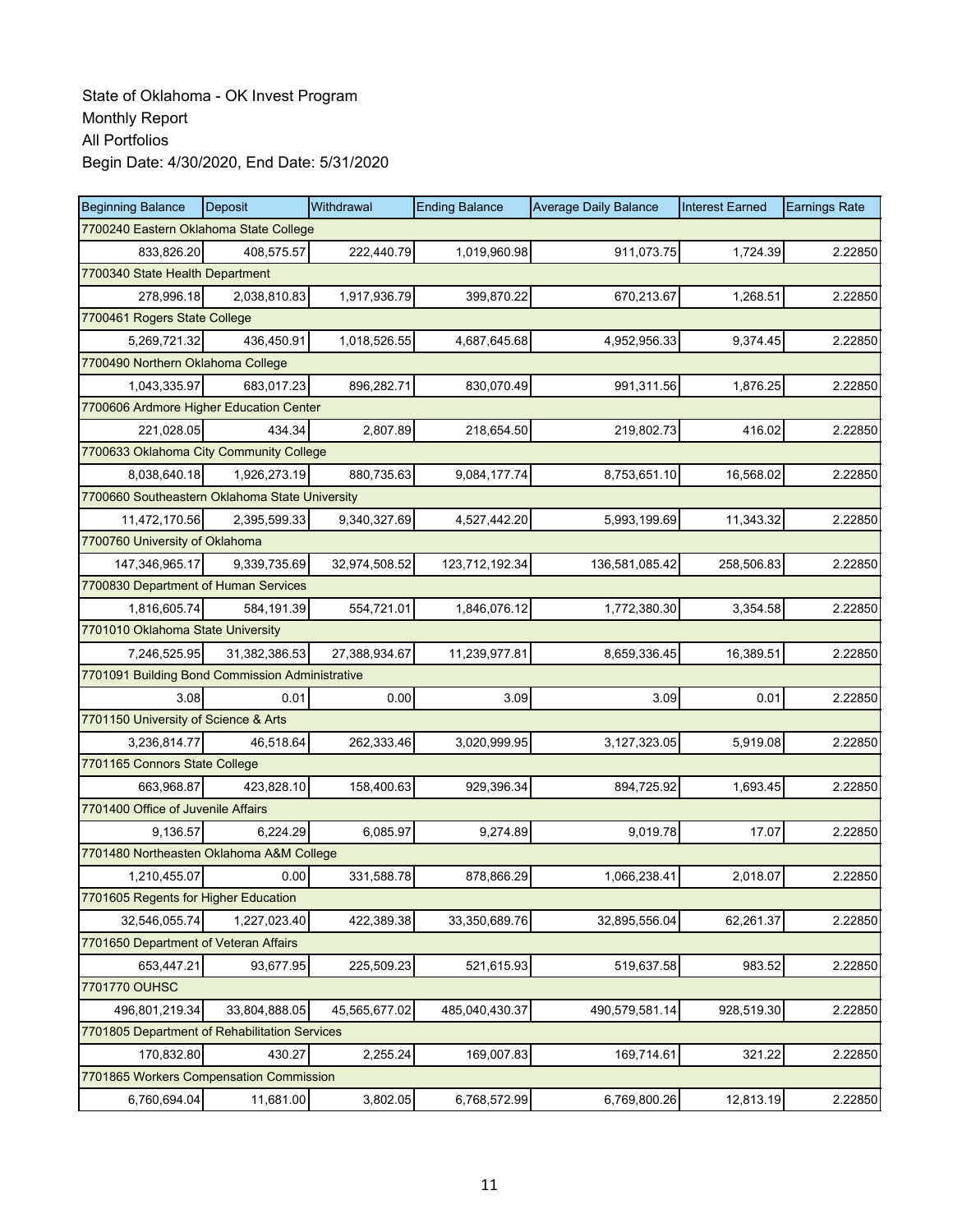| <b>Beginning Balance</b>                       | Deposit                               | Withdrawal   | <b>Ending Balance</b> | <b>Average Daily Balance</b> | <b>Interest Earned</b> | <b>Earnings Rate</b> |  |  |  |  |
|------------------------------------------------|---------------------------------------|--------------|-----------------------|------------------------------|------------------------|----------------------|--|--|--|--|
| 7702120 University of Central Oklahoma         |                                       |              |                       |                              |                        |                      |  |  |  |  |
| 12,911,673.59                                  | 2,941,351.06                          | 2,590,943.23 | 13,262,081.42         | 11,901,511.36                | 22,525.97              | 2.22850              |  |  |  |  |
| 7702650 Department of Veteran Affairs          |                                       |              |                       |                              |                        |                      |  |  |  |  |
| 462,740.19                                     | 180,054.19                            | 160,239.74   | 482,554.64            | 472,841.09                   | 894.95                 | 2.22850              |  |  |  |  |
|                                                | 7703650 Department of Veteran Affairs |              |                       |                              |                        |                      |  |  |  |  |
| 352,511.08                                     | 211,206.25                            | 205,643.61   | 358,073.72            | 346,621.99                   | 656.05                 | 2.22850              |  |  |  |  |
| 7704120 University of Central Oklahoma         |                                       |              |                       |                              |                        |                      |  |  |  |  |
| 776,425.09                                     | 0.00                                  | 700,793.12   | 75,631.97             | 388,709.43                   | 735.71                 | 2.22850              |  |  |  |  |
| 7704650 Department of Veteran Affairs          |                                       |              |                       |                              |                        |                      |  |  |  |  |
| 527,787.03                                     | 174,277.05                            | 192,027.60   | 510,036.48            | 497,075.90                   | 940.81                 | 2.22850              |  |  |  |  |
| 7704865 Workers Compensation Commission        |                                       |              |                       |                              |                        |                      |  |  |  |  |
| 21,604.16                                      | 42.16                                 | 0.00         | 21,646.32             | 21,642.24                    | 40.96                  | 2.22850              |  |  |  |  |
| 7705505 Northwestern Oklahoma State University |                                       |              |                       |                              |                        |                      |  |  |  |  |
| 99,519.26                                      | 910.497.00                            | 494,947.13   | 515,069.13            | 257,483.58                   | 487.34                 | 2.22850              |  |  |  |  |
| 7705650 Department of Veteran Affairs          |                                       |              |                       |                              |                        |                      |  |  |  |  |
| 624,468.28                                     | 87,393.02                             | 75,622.96    | 636,238.34            | 618,599.54                   | 1,170.82               | 2.22850              |  |  |  |  |
| 7705675 Self Insurance Guaranty Fund           |                                       |              |                       |                              |                        |                      |  |  |  |  |
| 1,541,622.01                                   | 1.370.00                              | 6,647.56     | 1,536,344.45          | 1,539,493.28                 | 2,913.80               | 2.22850              |  |  |  |  |
| 7705865 Workers Compensation Commission        |                                       |              |                       |                              |                        |                      |  |  |  |  |
| 37,429.16                                      | 73.04                                 | 0.00         | 37,502.20             | 37,495.13                    | 70.97                  | 2.22850              |  |  |  |  |
| 7706452 CMHC, Rep payee account                |                                       |              |                       |                              |                        |                      |  |  |  |  |
| 8,301.77                                       | 16.20                                 | 0.00         | 8,317.97              | 8,316.40                     | 15.74                  | 2.22850              |  |  |  |  |
| 7706650 Department of Veteran Affairs          |                                       |              |                       |                              |                        |                      |  |  |  |  |
| 146,529.56                                     | 61,560.19                             | 66,482.08    | 141,607.67            | 139,018.28                   | 263.12                 | 2.22850              |  |  |  |  |
| 7706750 Tulsa Community College                |                                       |              |                       |                              |                        |                      |  |  |  |  |
| 360,833.82                                     | 468,153.29                            | 331,953.80   | 497,033.31            | 399,164.81                   | 755.50                 | 2.22850              |  |  |  |  |
| 7706865 OK Workers Comp Commission             |                                       |              |                       |                              |                        |                      |  |  |  |  |
| 337,001.11                                     | 657.62                                | 0.00         | 337,658.73            | 337,595.09                   | 638.97                 | 2.22850              |  |  |  |  |
| 7707452 CMHC, Rep payee account                |                                       |              |                       |                              |                        |                      |  |  |  |  |
| 124,270.53                                     | 34,225.71                             | 27,295.05    | 131,201.19            | 137,673.79                   | 260.57                 | 2.22850              |  |  |  |  |
| 7707605 Regents for Higher Education           |                                       |              |                       |                              |                        |                      |  |  |  |  |
| 2,502,887.72                                   | 5,146,746.98                          | 2,946,956.29 | 4,702,678.41          | 5,246,247.35                 | 9,929.57               | 2.22850              |  |  |  |  |
| 7707650 Department of Veteran Affairs          |                                       |              |                       |                              |                        |                      |  |  |  |  |
| 334,482.00                                     | 76,071.42                             | 87,312.34    | 323,241.08            | 336,652.29                   | 637.18                 | 2.22850              |  |  |  |  |
| 7707865 OK Workers Comp Commission             |                                       |              |                       |                              |                        |                      |  |  |  |  |
| 73,898.02                                      | 144.20                                | 0.00         | 74,042.22             | 74,028.27                    | 140.11                 | 2.22850              |  |  |  |  |
| 7708108 Carl Albert State College              |                                       |              |                       |                              |                        |                      |  |  |  |  |
| 6,843,831.10                                   | 92,518.45                             | 588,658.59   | 6,347,690.96          | 6,620,702.85                 | 12,531.00              | 2.22850              |  |  |  |  |
| 7708605 Regents for Higher Education           |                                       |              |                       |                              |                        |                      |  |  |  |  |
| 1,180,040.93                                   | 427,303.01                            | 1,559,584.00 | 47,759.94             | 816,310.04                   | 1,545.03               | 2.22850              |  |  |  |  |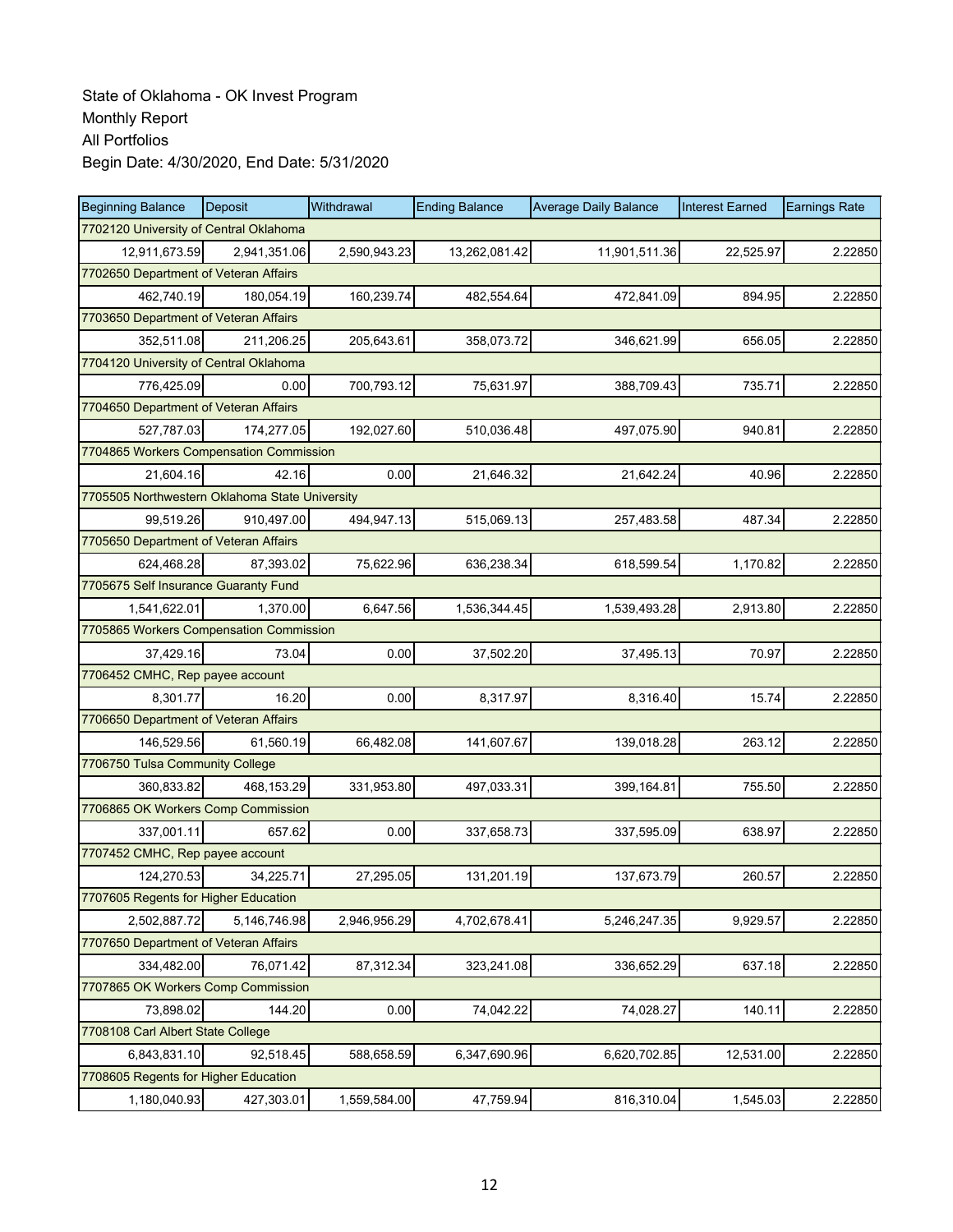| <b>Beginning Balance</b>                     | <b>Deposit</b> | Withdrawal   | <b>Ending Balance</b> | <b>Average Daily Balance</b> | <b>Interest Earned</b> | <b>Earnings Rate</b> |  |  |
|----------------------------------------------|----------------|--------------|-----------------------|------------------------------|------------------------|----------------------|--|--|
| 7709605 Regents for Higher Education         |                |              |                       |                              |                        |                      |  |  |
| 781,230.83                                   | 235,796.87     | 0.00         | 1,017,027.70          | 933,293.29                   | 1,766.44               | 2.22850              |  |  |
| 7710350 Oklahoma Historical Society          |                |              |                       |                              |                        |                      |  |  |
| 1,271,001.44                                 | 2,480.20       | 0.00         | 1,273,481.64          | 1,273,241.62                 | 2,409.86               | 2.22850              |  |  |
| 7710452 Oklahoma Department of Mental Health |                |              |                       |                              |                        |                      |  |  |
| 1,661,693.55                                 | 14,100.51      | 0.00         | 1,675,794.06          | 1,666,625.03                 | 3,154.42               | 2.22850              |  |  |
| 7710605 Regents for Higher Education         |                |              |                       |                              |                        |                      |  |  |
| 1,903,717.23                                 | 40,551.09      | 266.86       | 1,944,001.46          | 1,930,675.01                 | 3,654.19               | 2.22850              |  |  |
| 7711185 Corporation Commission               |                |              |                       |                              |                        |                      |  |  |
| 76,723,753.61                                | 820,191.54     | 229,774.76   | 77,314,170.39         | 76,721,594.01                | 145,210.86             | 2.22850              |  |  |
| 7711420 Langston University                  |                |              |                       |                              |                        |                      |  |  |
| 829,199.70                                   | 498,005.43     | 1,325,345.14 | 1,859.99              | 456,725.38                   | 864.44                 | 2.22850              |  |  |
| 7711452 Griffin Memorial Hospital Rep Payee  |                |              |                       |                              |                        |                      |  |  |
| 76.398.85                                    | 3,914.12       | 43.39        | 80,269.58             | 77,959.71                    | 147.55                 | 2.22850              |  |  |
| 7711605 Regents for Higher Education         |                |              |                       |                              |                        |                      |  |  |
| 788,071.27                                   | 1,537.82       | 0.00         | 789,609.09            | 789,460.27                   | 1,494.21               | 2.22850              |  |  |
| 7712605 Regents for Higher Education         |                |              |                       |                              |                        |                      |  |  |
| 140,849.02                                   | 274.45         | 0.00         | 141,123.47            | 141,096.91                   | 267.05                 | 2.22850              |  |  |
| 7713605 Regents for Higher Education         |                |              |                       |                              |                        |                      |  |  |
| 58,121,616.68                                | 2,660,691.86   | 0.00         | 60,782,308.54         | 59,949,631.33                | 113,466.59             | 2.22850              |  |  |
| 7714605 Regents for Higher Education         |                |              |                       |                              |                        |                      |  |  |
| 13,164,046.85                                | 159,607.72     | 532,469.00   | 12,791,185.57         | 12,899,047.73                | 24,414.01              | 2.22850              |  |  |
| 7715605 Regents for Higher Education         |                |              |                       |                              |                        |                      |  |  |
| 483,045.44                                   | 942.60         | 0.00         | 483,988.04            | 483,896.82                   | 915.87                 | 2.22850              |  |  |
| 7718605 Regents for Higher Education         |                |              |                       |                              |                        |                      |  |  |
| 7,195,493.78                                 | 1,363,844.84   | 1,932,769.30 | 6,626,569.32          | 7,203,505.37                 | 13,634.06              | 2.22850              |  |  |
| 7719605 Regents for Higher Education         |                |              |                       |                              |                        |                      |  |  |
| 37,233.83                                    | 112.62         | 0.00         | 37,346.45             | 37,331.68                    | 70.66                  | 2.22850              |  |  |
| 7723623 Seminole State College               |                |              |                       |                              |                        |                      |  |  |
| 410,292.32                                   | 362,691.39     | 290,645.97   | 482,337.74            | 398,317.10                   | 753.89                 | 2.22850              |  |  |
| 7725100 Cameron University                   |                |              |                       |                              |                        |                      |  |  |
| 3,163,762.30                                 | 0.00           | 324,276.11   | 2,839,486.19          | 2,966,763.44                 | 5,615.19               | 2.22850              |  |  |
| 7730230 East Central University              |                |              |                       |                              |                        |                      |  |  |
| 9,116,525.75                                 | 1,144,862.16   | 697,828.89   | 9,563,559.02          | 9,253,236.96                 | 17,513.59              | 2.22850              |  |  |
| 7730830 Department of Human Services         |                |              |                       |                              |                        |                      |  |  |
| 290,298.65                                   | 2,910.90       | 4,280.92     | 288,928.63            | 289,760.19                   | 548.43                 | 2.22850              |  |  |
| 7740605 Regents for Higher Education         |                |              |                       |                              |                        |                      |  |  |
| 16,124,716.54                                | 3,044,926.05   | 2,699,546.30 | 16,470,096.29         | 16,249,818.07                | 30,756.01              | 2.22850              |  |  |
| 7741241 Redlands Community College           |                |              |                       |                              |                        |                      |  |  |
| 1,646,591.72                                 | 85,325.66      | 174,315.00   | 1,557,602.38          | 1,578,488.19                 | 2,987.60               | 2.22850              |  |  |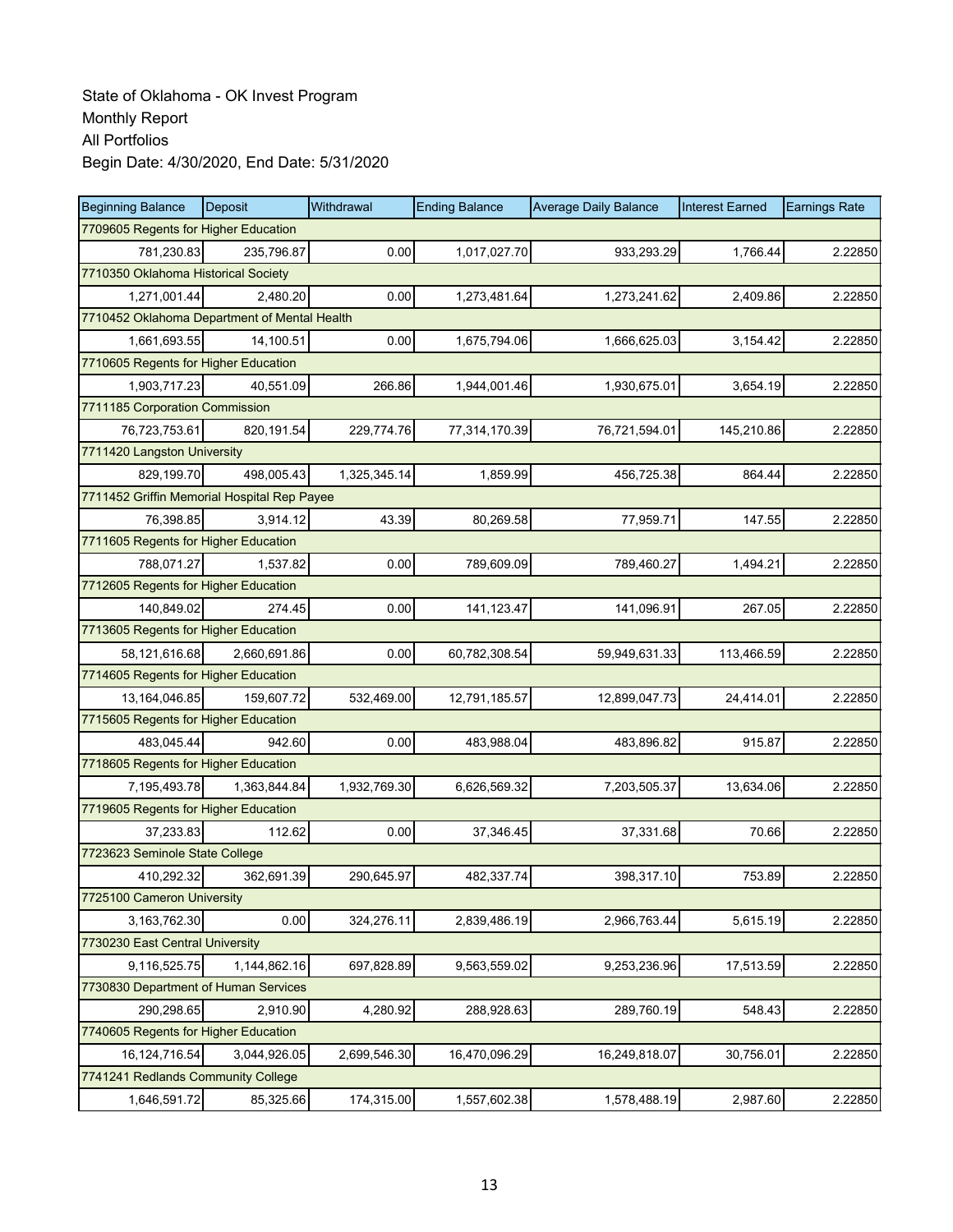| <b>Beginning Balance</b>                       | <b>Deposit</b> | Withdrawal   | <b>Ending Balance</b> | <b>Average Daily Balance</b> | <b>Interest Earned</b> | <b>Earnings Rate</b> |  |  |
|------------------------------------------------|----------------|--------------|-----------------------|------------------------------|------------------------|----------------------|--|--|
| 7745605 Regents for Higher Education           |                |              |                       |                              |                        |                      |  |  |
| 26,204.06                                      | 14,488.18      | 8,000.00     | 32,692.24             | 33,756.74                    | 63.89                  | 2.22850              |  |  |
| 7747470 Murray State College                   |                |              |                       |                              |                        |                      |  |  |
| 5,578,797.94                                   | 289,018.02     | 444,404.37   | 5,423,411.59          | 5,474,244.49                 | 10,361.10              | 2.22850              |  |  |
| 7750350 Oklahoma Historical Society            |                |              |                       |                              |                        |                      |  |  |
| 1,107,515.40                                   | 2,189.60       | 9,713.73     | 1,099,991.27          | 1,102,874.89                 | 2,087.41               | 2.22850              |  |  |
| 7750531 Rose State College                     |                |              |                       |                              |                        |                      |  |  |
| 13,057,301.63                                  | 829,380.79     | 220,380.82   | 13,666,301.60         | 13,523,122.91                | 25,595.20              | 2.22850              |  |  |
| 7751485 Northeastern State University          |                |              |                       |                              |                        |                      |  |  |
| 18,713,220.68                                  | 1,832,851.77   | 1,485,965.97 | 19,060,106.48         | 19,118,909.37                | 36,186.33              | 2.22850              |  |  |
| 7752485 Northeastern State University          |                |              |                       |                              |                        |                      |  |  |
| 2,892,574.25                                   | 5,649.13       | 101.92       | 2,898,121.46          | 2,897,614.22                 | 5,484.31               | 2.22850              |  |  |
| 7765665 Southwestern Oklahoma State University |                |              |                       |                              |                        |                      |  |  |
| 11,436,205.97                                  | 19,894.87      | 769,178.08   | 10,686,922.76         | 11,001,667.02                | 20.822.84              | 2.22850              |  |  |
| 7790041 Western Oklahoma State University      |                |              |                       |                              |                        |                      |  |  |
| 28,676.19                                      | 61,636.69      | 53,199.87    | 37,113.01             | 56,379.41                    | 106.71                 | 2.22850              |  |  |
| 7790230 East Central University                |                |              |                       |                              |                        |                      |  |  |
| 228,328.62                                     | 315.012.70     | 268,704.95   | 274,636.37            | 176,307.54                   | 333.70                 | 2.22850              |  |  |
| 7790241 Redlands Community College             |                |              |                       |                              |                        |                      |  |  |
| 67,093.13                                      | 69,801.40      | 61,573.57    | 75,320.96             | 99,074.68                    | 187.52                 | 2.22850              |  |  |
| 7790470 Murray State College                   |                |              |                       |                              |                        |                      |  |  |
| 60,786.93                                      | 46,251.59      | 77,684.63    | 29,353.89             | 36,816.55                    | 69.68                  | 2.22850              |  |  |
| 7790485 Northeastern State University          |                |              |                       |                              |                        |                      |  |  |
| 2,223,381.25                                   | 358,704.48     | 346,328.47   | 2,235,757.26          | 2,138,451.36                 | 4,047.44               | 2.22850              |  |  |
| 7790490 Northern Oklahoma College              |                |              |                       |                              |                        |                      |  |  |
| 750,611.47                                     | 3,986.53       | 165,909.91   | 588,688.09            | 678,219.44                   | 1,283.67               | 2.22850              |  |  |
| 7790660 Southeastern State University          |                |              |                       |                              |                        |                      |  |  |
| 31,329.64                                      | 279,041.76     | 225,038.31   | 85,333.09             | 184,675.54                   | 349.54                 | 2.22850              |  |  |
| 7790665 Southwestern Oklahoma State University |                |              |                       |                              |                        |                      |  |  |
| 669,833.82                                     | 387,269.25     | 306,900.71   | 750,202.36            | 558,189.38                   | 1.056.48               | 2.22850              |  |  |
| 7805370 OIFA                                   |                |              |                       |                              |                        |                      |  |  |
| 105.30                                         | 0.21           | 0.00         | 105.51                | 105.49                       | 0.20                   | 2.22850              |  |  |
| 7823740 OCIA 2008B Reserve Fund                |                |              |                       |                              |                        |                      |  |  |
| 669.94                                         | 1.31           | 0.00         | 671.25                | 671.12                       | 1.27                   | 2.22850              |  |  |
| 7845740 OCIA 2008A Sinking Fund                |                |              |                       |                              |                        |                      |  |  |
| 4,751.21                                       | 9.27           | 0.00         | 4,760.48              | 4,759.58                     | 9.01                   | 2.22850              |  |  |
| 7846740 OCIA 2008B Sinking Fund                |                |              |                       |                              |                        |                      |  |  |
| 1,029.01                                       | 2.01           | 0.00         | 1,031.02              | 1,030.83                     | 1.95                   | 2.22850              |  |  |
| 7847740 OSF Building Project Fund              |                |              |                       |                              |                        |                      |  |  |
| 7,507.38                                       | 14.65          | 0.00         | 7,522.03              | 7,520.61                     | 14.23                  | 2.22850              |  |  |